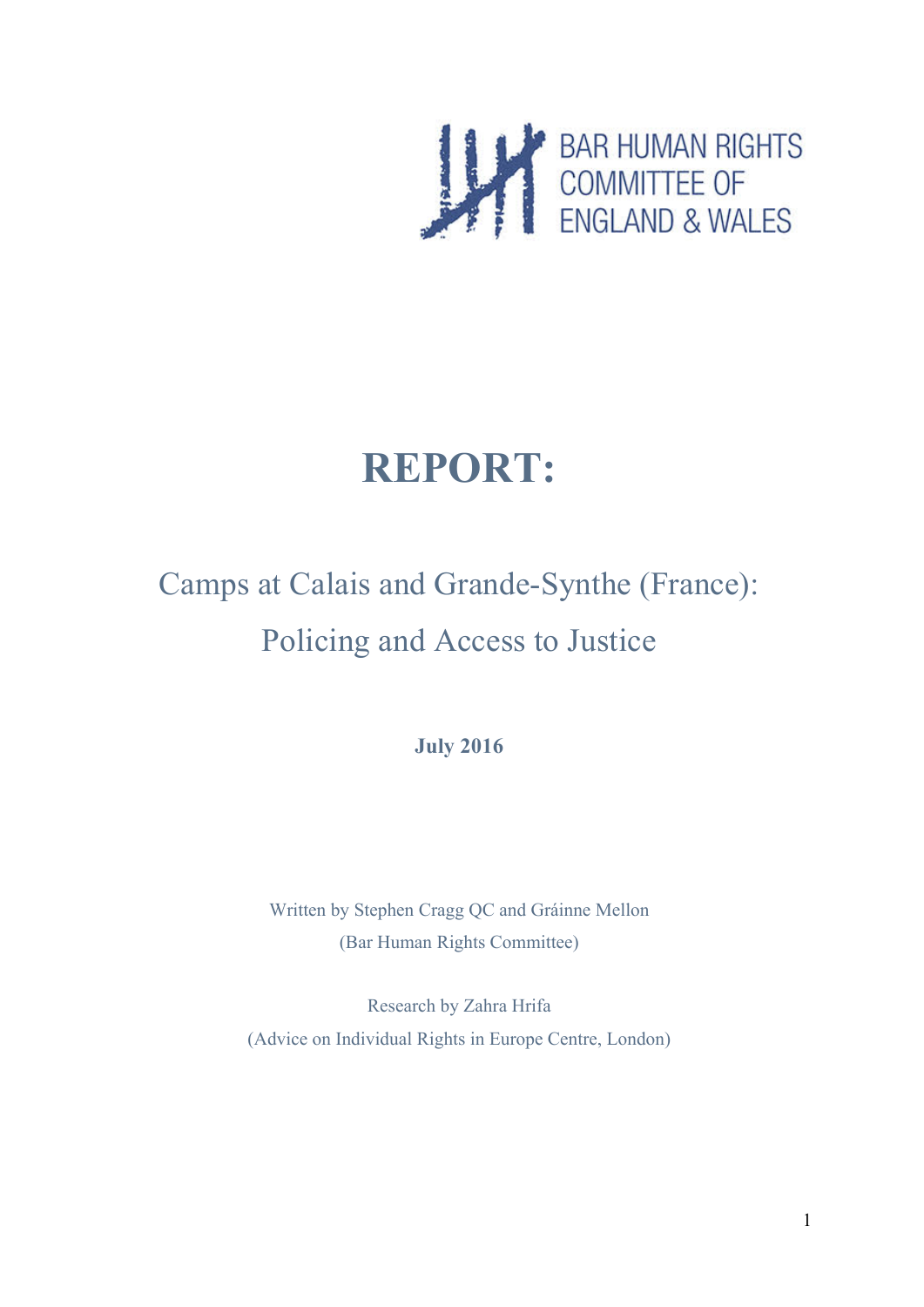Bar Human Rights Committee of England and Wales

Doughty Street Chambers 53-54 Doughty Street London WC1N 2LS England

www.barhumanrights.org.uk

Produced by BHRC

Copyright 2016 ©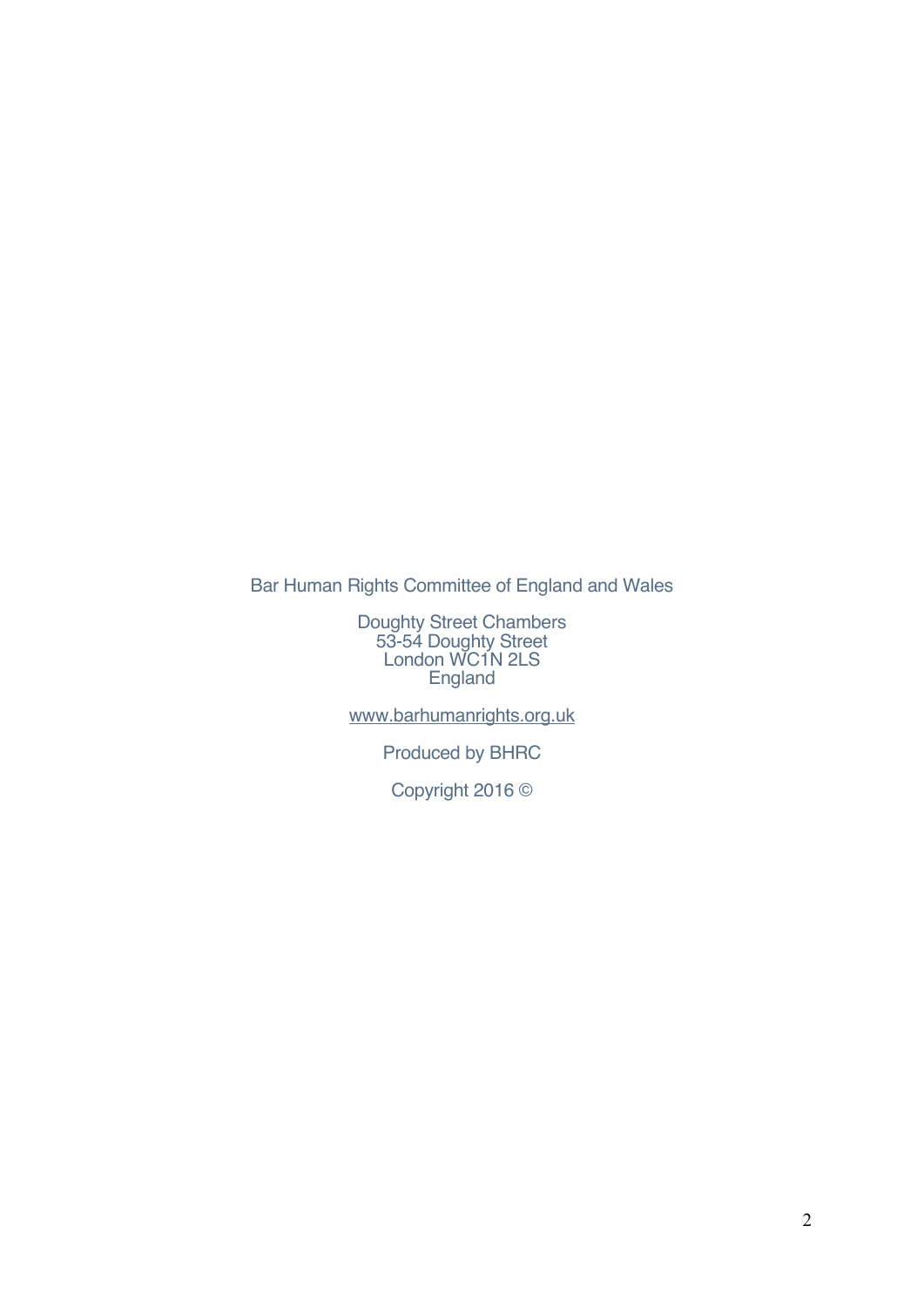## Bar Human Rights Committee

- 1. The Bar Human Rights Committee ("BHRC") is the international human rights arm of the Bar of England and Wales. It is an independent body, distinct from the Bar Council of England and Wales, dedicated to promoting principles of justice and respect for fundamental human rights through the rule of law. Its membership is comprised of barristers practicing at the Bar of England and Wales, legal academics, and law students. BHRC's eighteen-person and general membership offer their services pro bono, alongside their independent legal practices, teaching commitments and/or legal studies. BHRC also employs a full-time Coordinator.
- 2. BHRC's aims include:
	- To uphold the rule of law and internationally recognised human rights norms and standards;
	- To support and protect practicing lawyers, judges and human rights defenders who are threatened or oppressed in their work;
	- To further interest in and knowledge of human rights and the laws relating to human rights, both within and outside the legal profession;
	- To advise, support and co-operate with other organisations and individuals working for the promotion and protection of human rights; and
	- To advise the Bar Council of England and Wales in connection with international human rights issues.
- 3. As part of its mandate, BHRC undertakes both scoping and fact-finding missions in order to ascertain the relevant facts relating to and elucidating situations of human rights concerns, whether allegedly committed by State or non-State actors.
- 4. The remit of BHRC extends to all countries of the world, apart from its own jurisdiction of England and Wales. This reflects the Committee's need to maintain its role as an independent but legally-qualified observer, critic and advisor.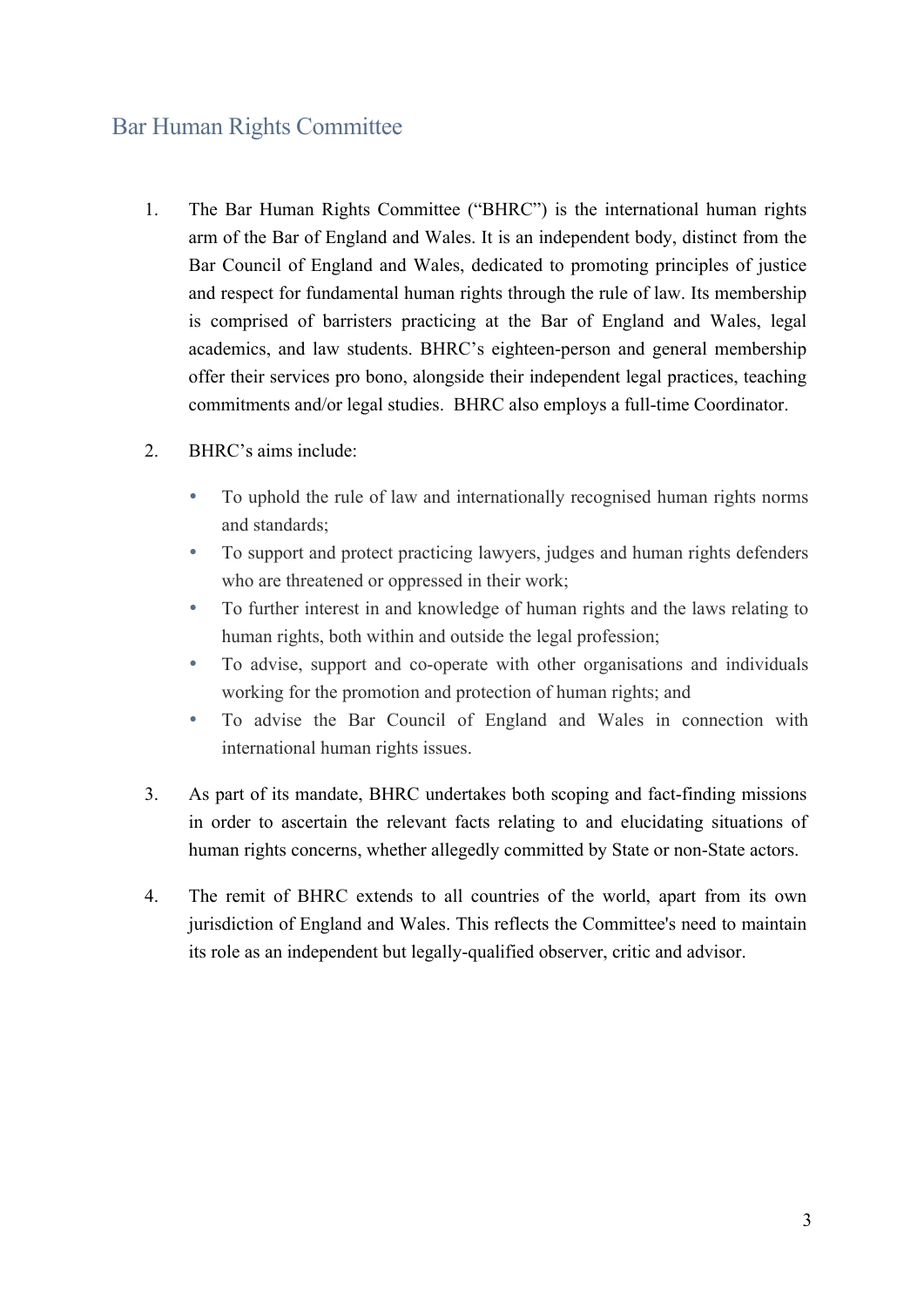## Introduction

- 5. This report documents the findings of the two-day scoping and legal observation mission undertaken by the Bar Human Rights Committee ("BHRC") to camps at Calais and Grande-Synthe in France between 21 and 22 March 2016 ("the Mission"). The Mission was undertaken by two BHRC Executive members, Stephen Cragg QC, barrister at Monckton Chambers, and Gráinne Mellon, barrister at Garden Court Chambers. The Mission was also accompanied by Zahra Hrifa, Legal Caseworker at the Advice for Individual Rights in Europe ("AIRE") Centre. Ms. Hrifa provided interpretation and translation for the Mission.
- 6. The report draws on observations from the Mission as well as on information publicly available in reports, statements and news articles and evidence received by the Mission from the Legal Advice Centre in Pas-de-Calais, from Help Refugees UK, and from a dossier prepared by Garden Court Chambers. The report was authored by Stephen Cragg QC and Gráinne Mellon and its conclusions approved by the BHRC Executive.

#### **Terms of reference**

7. The Mission was undertaken to consider, assess and report on the migrant/refugee camp in Calais, known as "the Jungle", and the Grande-Synthe camp near Dunkirk. The Mission focused on (a) the repeated allegations of excessive force used by the French police in the camps and (b) the alleged failure by the French police to protect the camps and their inhabitants from violence and threats of violence by organised groups outside the camps. However, the Mission also had regard to the more general issue of access to legal services and adequate information by those within the camps.

#### **Acknowledgments**

8. The Mission was assisted by representatives of Help Refugees and the Refugee Rights Data Project, who facilitated access to both camps in Calais and Grande-Synthe. The Mission was also assisted by Nuala Mole of the AIRE Centre, Alison Harvey of the Immigration Law Practitioners' Association ("ILPA") and Nicola Braganza and Hossein Zahir, barristers at Garden Court Chambers, all of whom helped arrange access to and meetings at the camps. BHRC extends its thanks to them, as well as to Jared Ficklin, University of Liverpool and BHRC member who initially proposed to that BHRC should undertake a fact-finding mission to the camps, and to Ella Gunn, Legal Researcher at Garden Court Chambers, who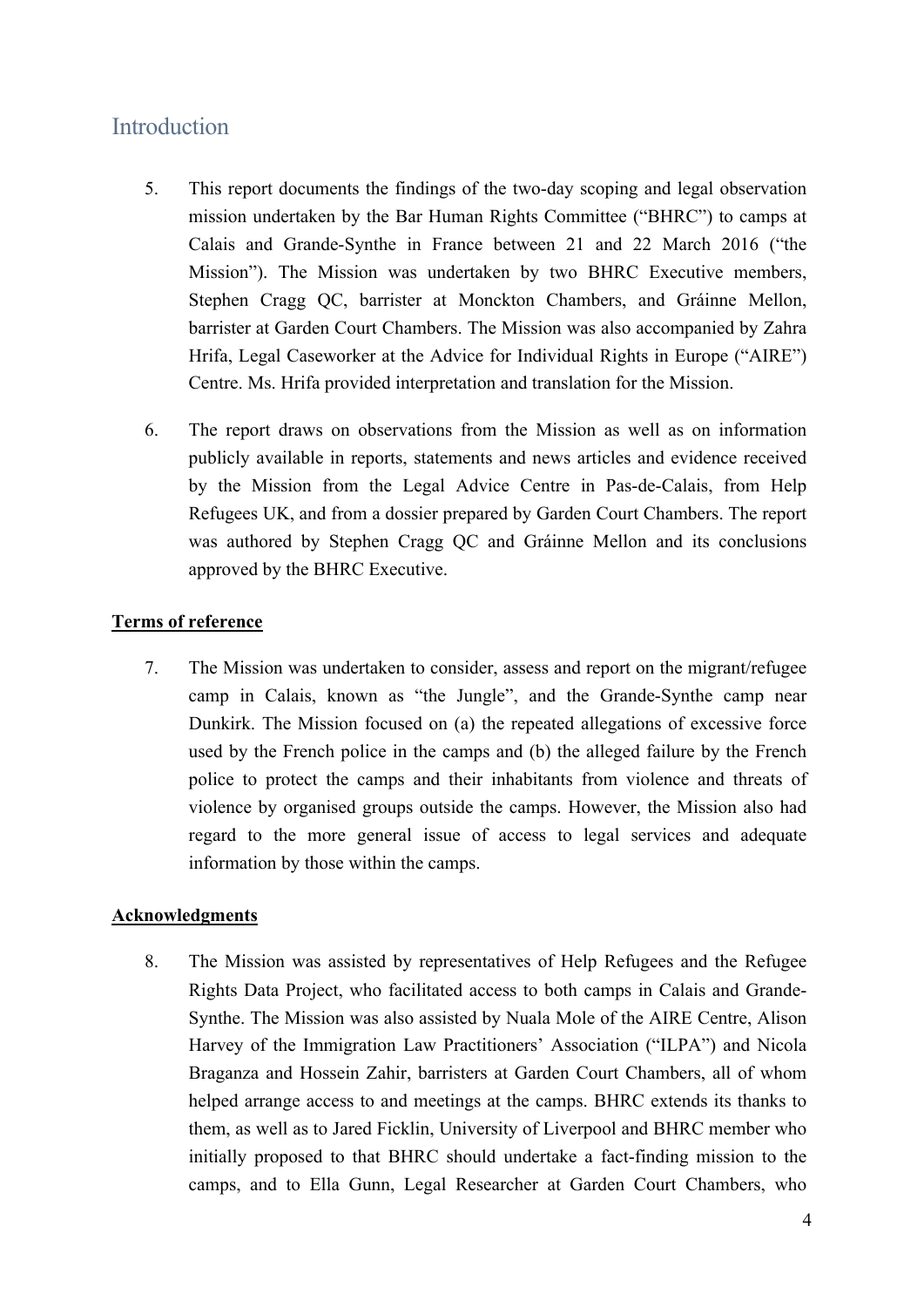assisted with research and footnoting of this report. The conclusions reached within this report are those of BHRC exclusively.

9. The Mission wishes to reiterate that while Gráinne Mellon is a member of Garden Court Chambers, she participated in the mission and contributed to this report in her capacity as BHRC Executive Committee member. She did not participate in the parallel research and legal observation conducted by Garden Court Chambers.

## **Funding**

10. The Mission was funded from BHRC central funds.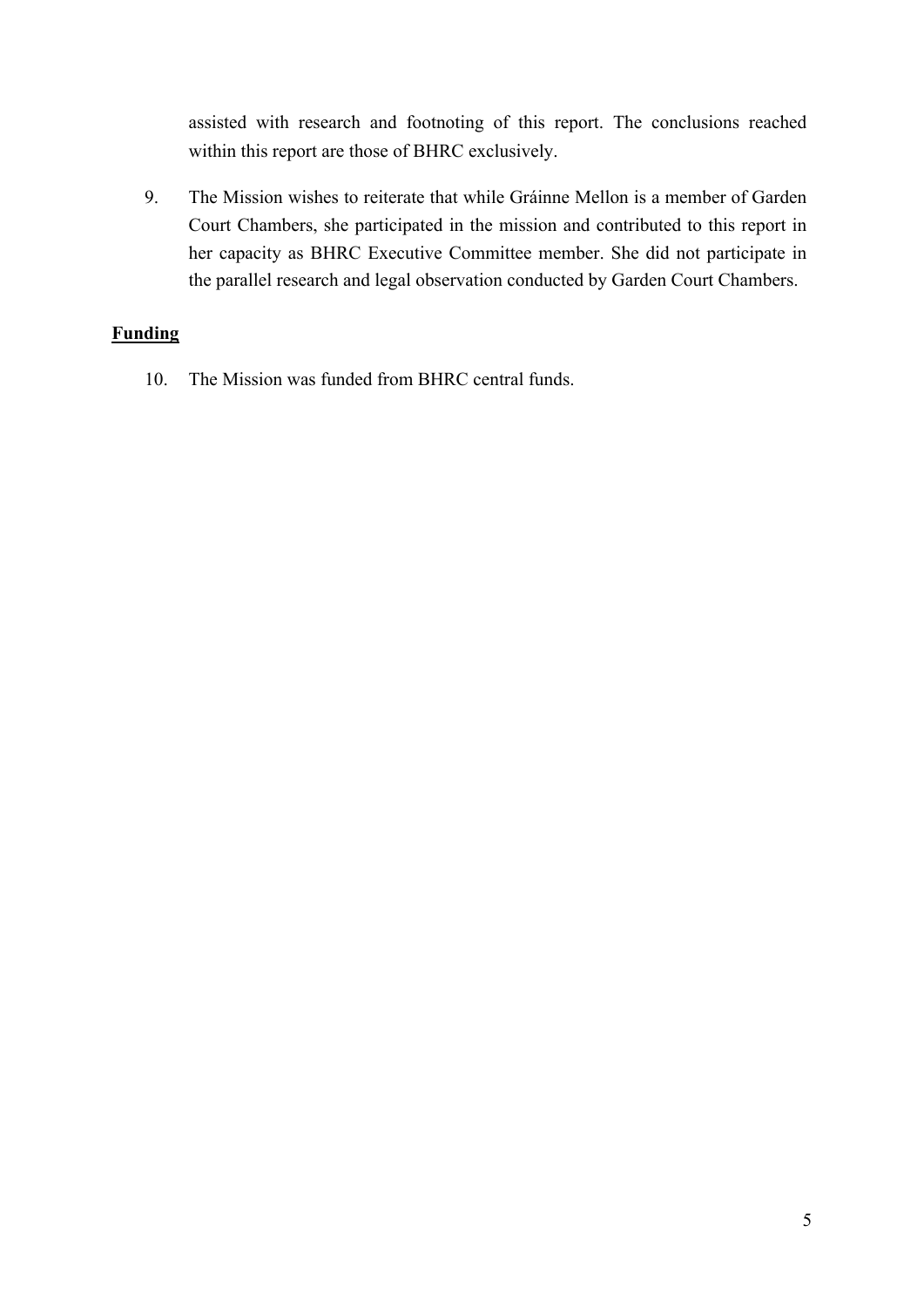## Research conducted

11. The BHRC Mission spent two days in two camps in France. The first was the "Jungle" camp in Calais (both the Northern and Southern quarters, the latter of which had been almost completely demolished by the French authorities at the date of the Mission). The second was the newly established camp at Grande-Synthe, run by Médecins Sans Frontières ("MSF"), which had previously been based in Dunkirk.

## **Meetings held**

- 12. BHRC met with a wide range of officials and organisations in order to obtain as wide an insight as possible into the legal and human rights issues arising in the camps within the terms of reference of the Mission. The groups included:
	- Refugee Right Data Project (Hannah Wahle, Musashi Fujimura, Researchers)
	- Médecins Sans Frontières (Minou Ezdian, Psychologist and Elizabeth Hoffmann, Psychiatrist)
	- Médecins du Monde (Chloe Lorieux, Co-ordinator)
	- The Legal Advice Centre within the camp in Calais (Marianne Humbersot, Co-ordinator, Legal Advice Centre and Solenne Leconte, Project Coordinator and Legal Caseworker)
	- United Nations High Commission for Refugees (Veronique Njo, Coordinator)
	- Help Refugees UK (Jess Mills and Maddie Harris)
- 13. BHRC also met and spoke with a number of residents of the camps in both Calais and Grande-Synthe. They included a number of Iranian men who were on hunger strike in the Calais camp.
- 14. BHRC did not meet with representatives of either the Préfecture, the Gendarmerie or the Compagnies Républicaines de Sécurité ("CRS") police force during the Mission. This was a short fact-finding trip which concentrated on recording the experiences of the inhabitants of the camps and those non-governmental organisations working most closely with them. BHRC welcomes comments from the local government and police bodies about the contents and conclusions contained in this report, and will review and consider the conclusions in the light of any comments received.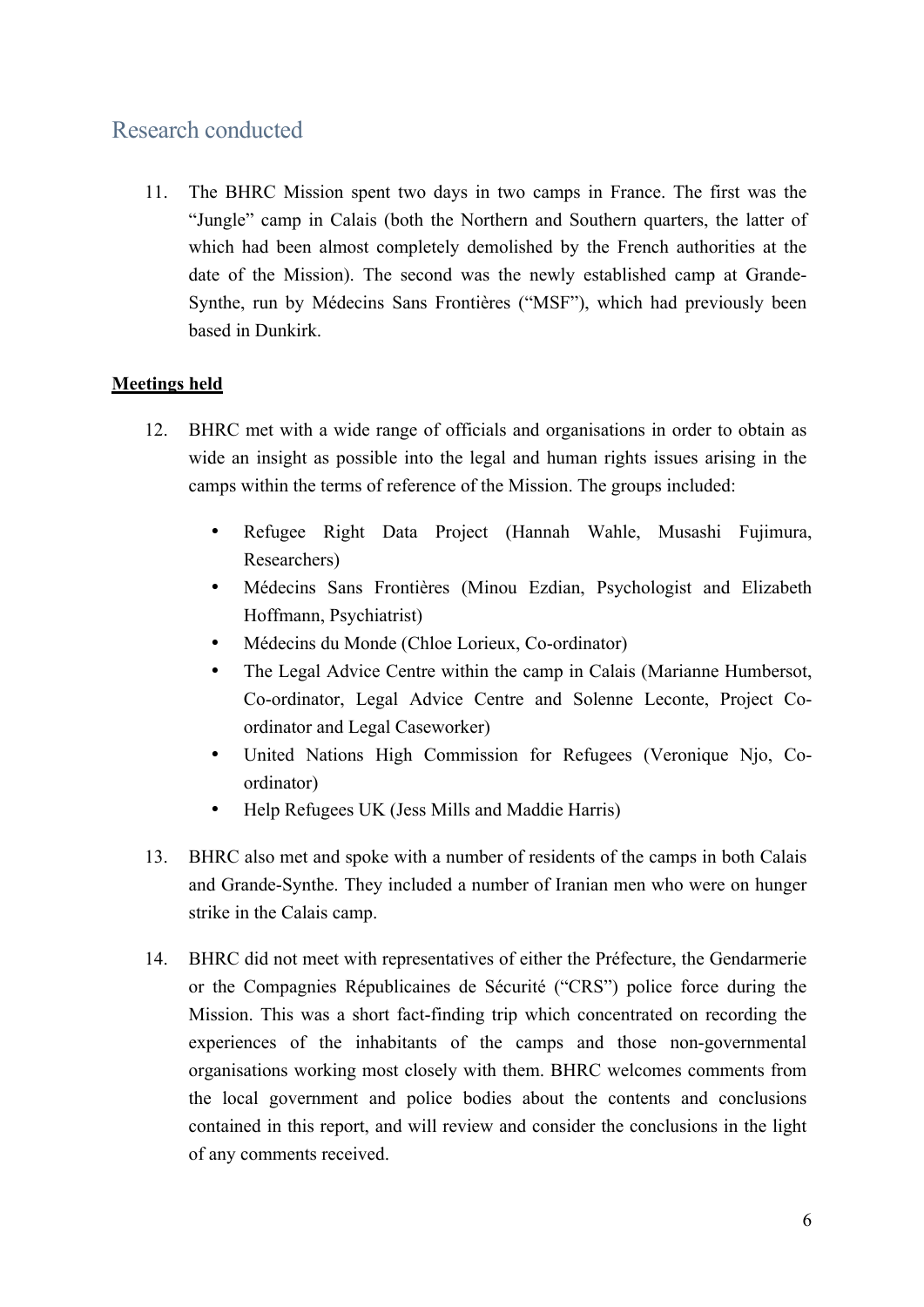## **Material considered**

- 15. In addition to conducting interviews in France, the Mission also considered additional materials received. These included:
	- A number of video clips from Help Refugees, which set out witness testimony in relation to reported police violence during the demolition of the Northern camp at Calais by the French authorities in February 2016;
	- A dossier of witness statements and further material collated by barristers at Garden Court Chambers, London in relation to the situation and conditions in the camps; and
	- Seventeen anonymised complaints of police violence received directly from the Legal Advice Centre in Calais.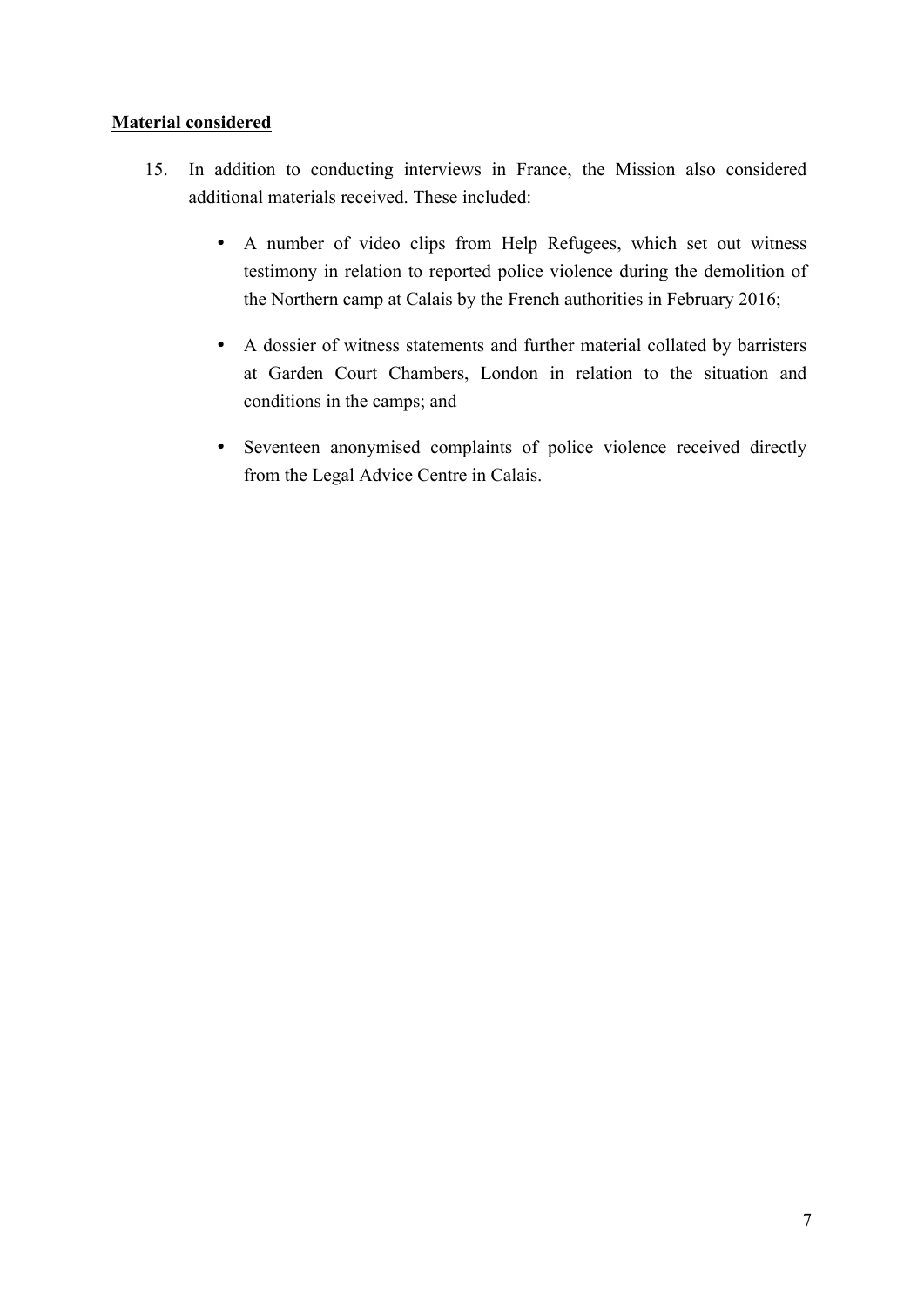## Background

- 16. The political and legal circumstances surrounding the existence of the camps in Calais and Grande-Synthe, previously Dunkirk, is highly complex.
- 17. The French organisation Le Défenseur des Droits (Defender of Rights) outlines the history of the camps in its October 2015 report *"Exiles and Fundamental Rights: the situation in the territory of Calais"*. The report notes that the central French government policy behind the management of the camps has been to avoid the creation of permanent camps in the area and to discourage people from living in the camps. $<sup>1</sup>$ </sup>
- 18. In essence, informal camps have existed in the port and coastal areas of Calais and Dunkirk since the first British Red Cross administered camp was established in 1999. The current improvised camps are a continuation of the more formal structures which made up the Sangatte detention facility, which was demolished in 2002.
- 19. The current camps are primarily inhabited by people seeking to gain entry to the UK for a myriad of reasons, including to claim asylum and/or to be reunited with family members in the UK.
- 20. The UK Government has played an active role in what it calls the management of migratory flows from Calais, ever since Margaret Thatcher and President Mitterrand signed the Treaty for the Channel Tunnel in 1986. Both the British and French governments have now established juxtaposed border controls on both sides of the Channel. The most recent August 2015 Anglo-French Accord ("the Accord") confirms intensive co-operation between the two States to deal with security, public order, policing and breaches of the law in the Le Nord / Pas-de-Calais region, in particular in relation to the physical and policing infrastructure. .
- 21. The Accord also has a short section dealing with the need to protect the vulnerable and the need to combat trafficking. The section recalls that the French and UK governments have committed themselves to (amongst other things) the provision of adequate information, advice and support, coupled with "protected accommodation" to assist the removal of vulnerable people to a place of safety where they are able to make a claim for asylum.

<sup>&</sup>lt;sup>1</sup> Le Défenseur de Droits (the French Defender of Rights), 'Exiles and fundamental rights: the situation in the territory of Calais', October 2015, available at: http://www.defenseurdesdroits.fr/sites/default/files/atoms/files/20151006-rapport\_calais\_en.pdf, at 9 onwards.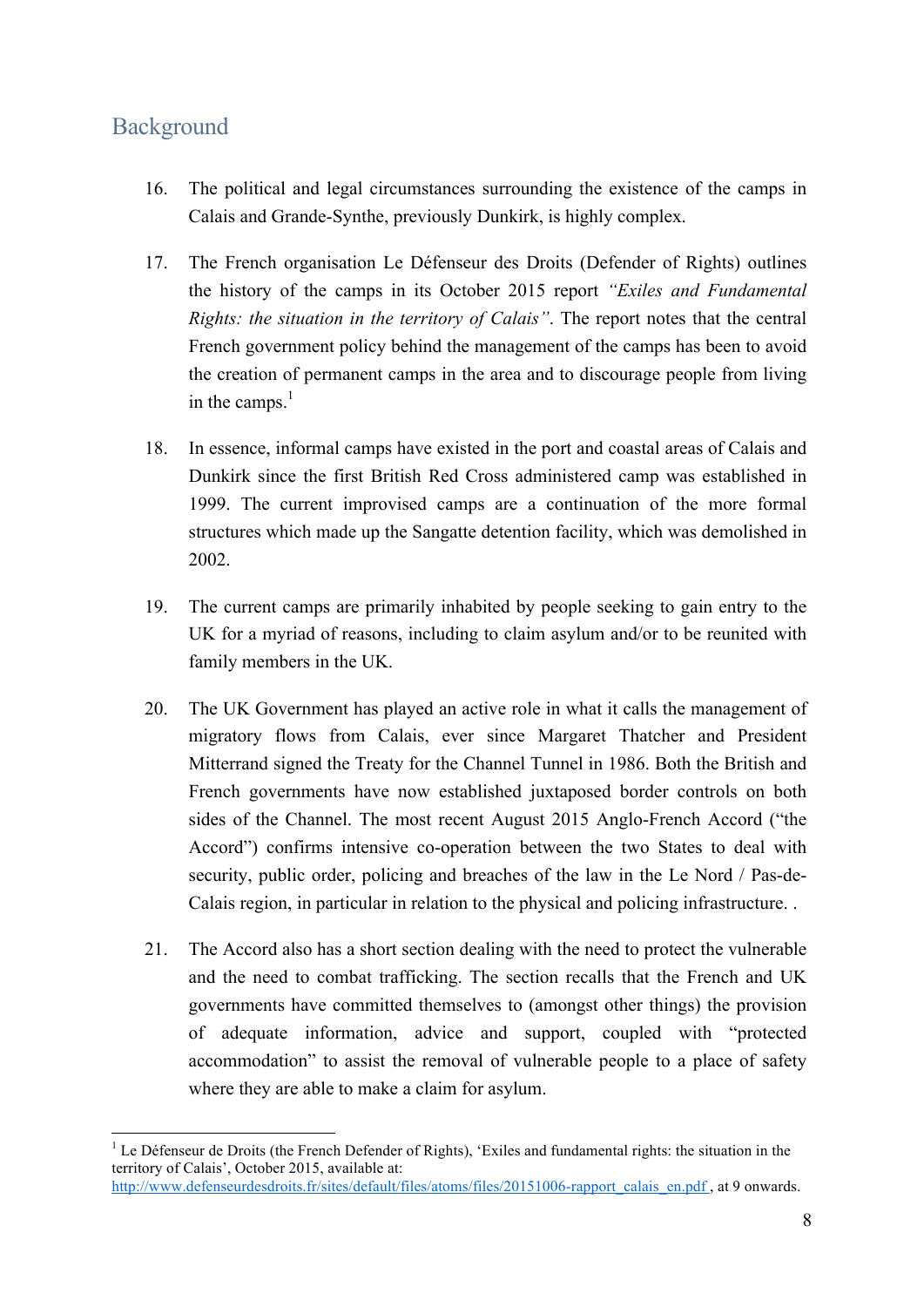## Observation at the Calais "Jungle" camp

- 22. The camp at Calais is not formally recognised as a refugee camp. It is an unofficial camp, "tolerated" in part by the French government and kept under a watchful eye by the British government.
- 23. Given that it is not an official refugee camp, administered by United Nations High Commission for Refugees ("UNHCR"), it is not subject to international norms in relation to accountability and sanitation.
- 24. At the time of the Mission, the camp was operating in an *ad hoc* manner, with basic assistance being provided in part by some local NGOs, two health organisations and a smattering of volunteers from around Europe.
- 25. The camp itself is based on some 18 hectares of uneven sandy heathland on a former landfill site about four kilometres to the east of Calais. For many years, its up to 3,000 residents lacked access to electricity, lighting, sanitary facilities and water supply. The camp itself has been littered with waste and excrement. The occupants lived in a variety of dangerous and temporary shelters, consisting mainly of tarpaulins and precarious shacks.
- 26. Since then, and as described recently in a judgment by the President of the Upper Tribunal (Immigration and Asylum Chamber) of England and Wales,<sup>2</sup> there has been a "slight improvement" in the camps' conditions, probably due in large measure to an order dated 2 November 2015 by the Tribunal Administratif de Lille.
- 27. This order required the Préfet of Pas-de-Calais to take certain specified measures, to be commenced within eight days, including the provision of water access points, the installation of 50 toilets, the introduction of a refuse collection operation, the cleaning of the site and the creation of internal routes to facilitate access for emergency services.<sup>3</sup>
- 28. The Mission was informed by volunteers that conditions had improved since the municipality delivered more toilets and started to maintain them. However, it was

 <sup>2</sup> *R (on the application of ZAT and others) v Secretary of State for the Home Department* [JR15405/2015; JR 15401/2015] available here: https://tribunalsdecisions.service.gov.uk/utiac/2016-ukut-61

<sup>3</sup> Order of the Tribunal Administratif de Lille dated 2 November 2015 available here: http://www.asylumlawdatabase.eu/sites/www.asylumlawdatabase.eu/files/aldfiles/TA%20Lille%202%20novem bre%202015%20no.1508747.pdf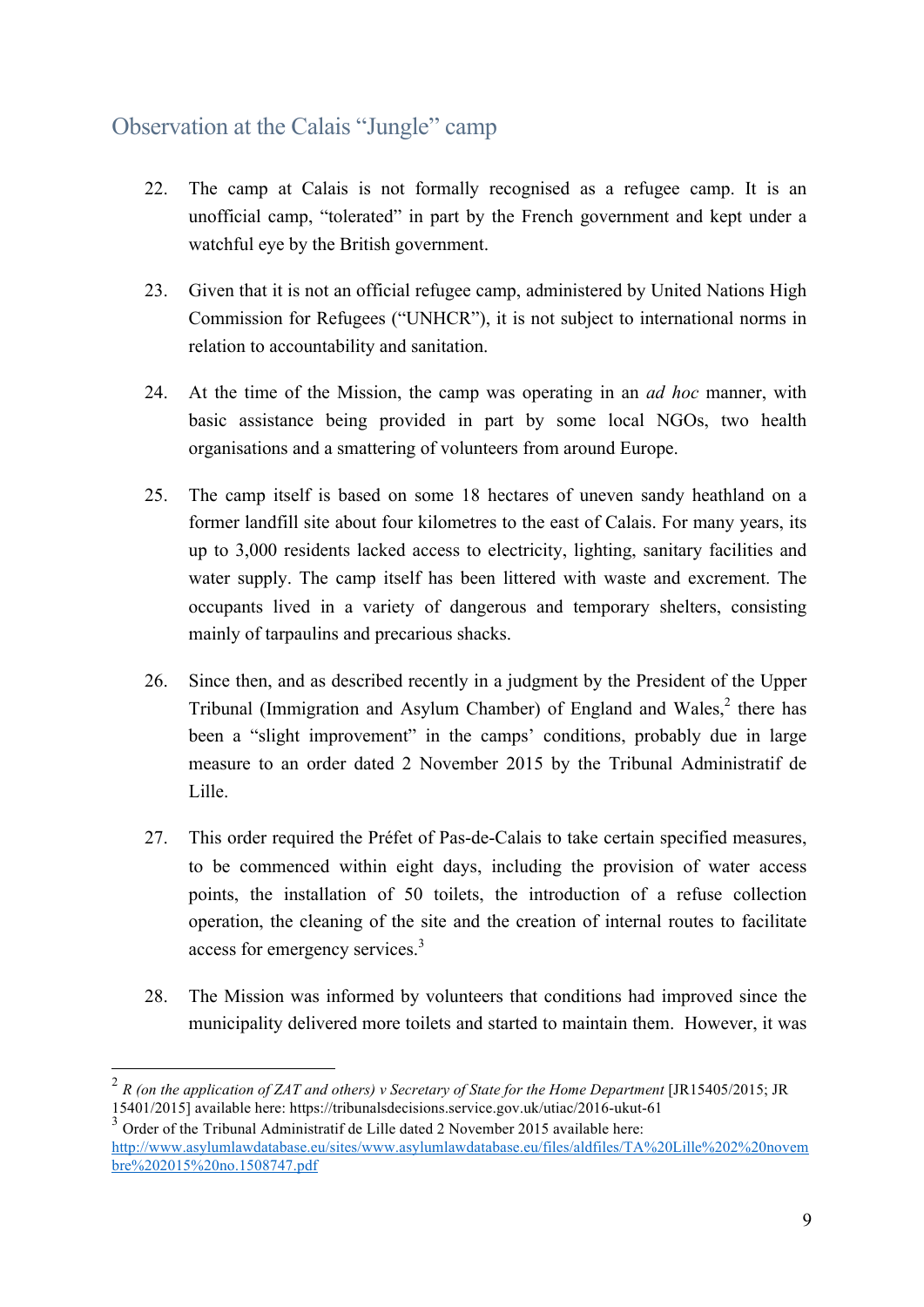apparent that despite those limited improvements, there remained significant problems with sanitation, sewage and waste disposal, and rubbish management on site, as well as with access to adequate healthcare and nutrition. These are of particular concern to vulnerable groups, such as children, the elderly, and those with disabilities, but they pose a risk to all residents in the camp, particularly those who have endured the conditions over a length of time during the winter months.

- 29. At the time of the Mission, the Southern camp had been almost entirely demolished pursuant to an order of the Tribunal Administratif de Lille dated 25 February  $2016<sup>4</sup>$ . This involved an estimated 3500 persons including 300 unaccompanied children being evicted to a different section of the camp, and the wide scale destruction of communal areas. At the time of the Mission, the only communal facilities remaining in the Southern camp were a bookshop, a number of schools run by volunteers and a makeshift Ethiopian Church.
- 30. The French government had started to provide some basic accommodation in the Northern camp, in particular the provision of 125 shipping containers, each of which accommodates 12 persons. At the point of the Mission, approximately 1500 persons had been accommodated in these containers. The compound in which they have been placed is accessed by residents by way of a biometric scan. However, a further estimated 4,500 persons, including men, women and children, continue to live in the wasteland surrounding the containers' compound, either in tents or precarious structures erected by residents and teams of volunteers, in cramped conditions, with poor sanitation.
- 31. BHRC observed that access to medical care within the camp was provided in the main by medical charitable organisations MSF and another charity, Médecins du Monde. BHRC understands that the French government recently commenced providing basic medical referral services, and we spoke to some health care staff employed by the local health service who are working on the site. However, all psychological and psychiatric help continues to be provided by the external charitable organisations referred to above.
- 32. BHRC observed a large number of children in the camp within families and also a number of apparently unaccompanied children. BHRC understands that Help

<sup>&</sup>lt;sup>4</sup> Order of the Tribunal Administratif de Lille dated 25 February 2016 available here: http://lille.tribunaladministratif.fr/content/download/56106/498105/version/1/file/Ordonnance%20de%20référé%20n°%20160138 6...pdf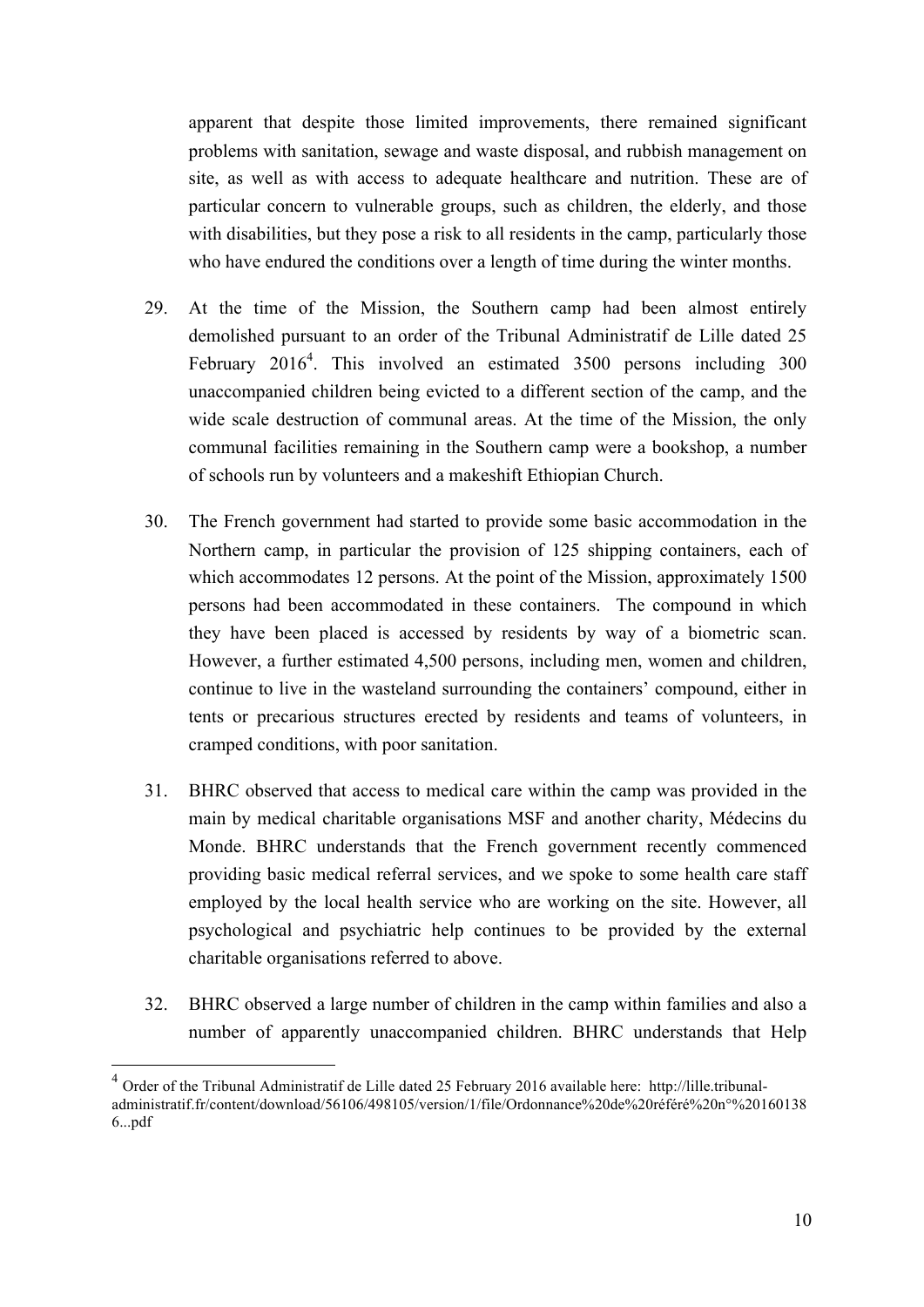Refugees have concluded that 544 unaccompanied children were based in Calais as at June  $2016<sup>5</sup>$ 

33. BHRC spoke to a number of refugees in the camps including a number of Iranian men on hunger strike in what remained of the Southern camp at Pas-de-Calais. These men gave personal accounts of generalised and specific police violence within the camps, as well as a culture of distrust towards the French authorities and in particular the CRS. The Mission was informed on return that the hunger strike had been called off as the French government, UNHCR and the Defender of Rights had agreed to meet the men to discuss conditions and violence within the camps. 6

 $\frac{1}{5}$  Help Refugees Press Release dated 20 June 2016- *"New Calais Census Released- 700 children in Calais, 78% on their own"* available here: http://www.helprefugees.org.uk/2016/06/20/new-calais-census-released-700children-in-calais-78-on-their-own/

<sup>6</sup> See further '*Calais Hunger Strike 2016',* available at: https://calaishungerstrike2016blog.wordpress.com.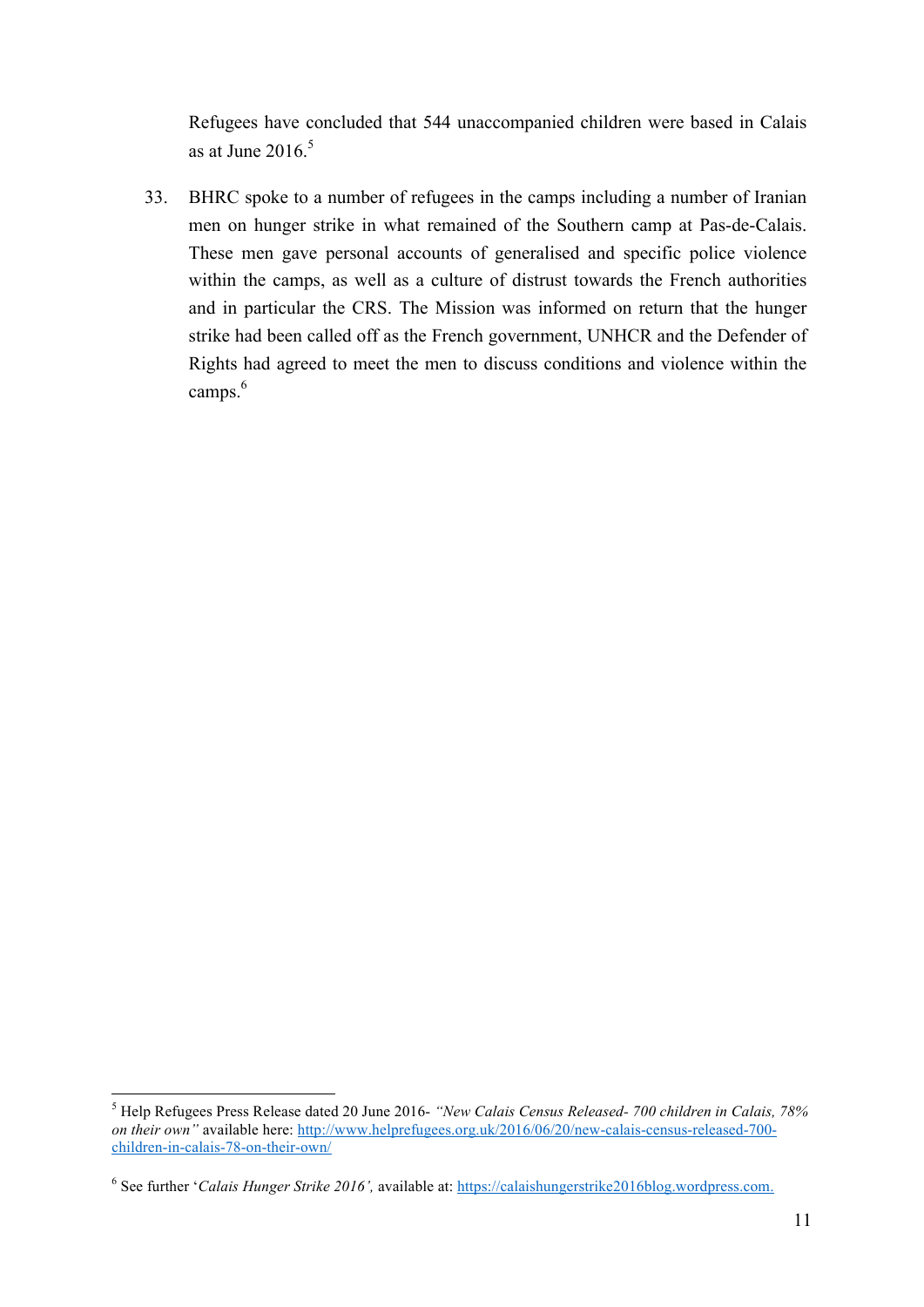## Observation at the Grande-Synthe camp

- 34. The Mission also conducted a visit of the newly established camp at Grande-Synthe. This camp, opened in early March 2016 is a replacement for the previous camp contained in the northern port of Dunkirk and is understood to accommodate approximately 2500 persons.
- 35. The Grande-Synthe camp, located near the commune of Grande-Synthe in Dunkirk, was built and funded primarily by Médecins Sans Frontiéres ("MSF"). It was built with the assistance of the Mayor of Dunkirk against opposition from other higher level politicians. Unlike in Calais, in which the shipping containers have been provided by the French authorities, in Grande-Synthe the cabins have been sourced, funded and erected by MSF.
- 36. BHRC were informed that the conditions at this new site were considerably better than those of its predecessor at Dunkirk, which had been widely acknowledged to be much worse even than the Jungle in Calais. BHRC noted that many more families and young children were based at Grande-Synthe than at Calais.
- 37. The Mission were informed by both residents and volunteers alike that the primary issues in the new camp in relation to policing related to the escalating risk and dangers emanating from organised crime groups and those involved in people smuggling within the camp. BHRC was told that the French police were failing to protect the residents from routine and repeated criminality and exploitation at the hands of these groups.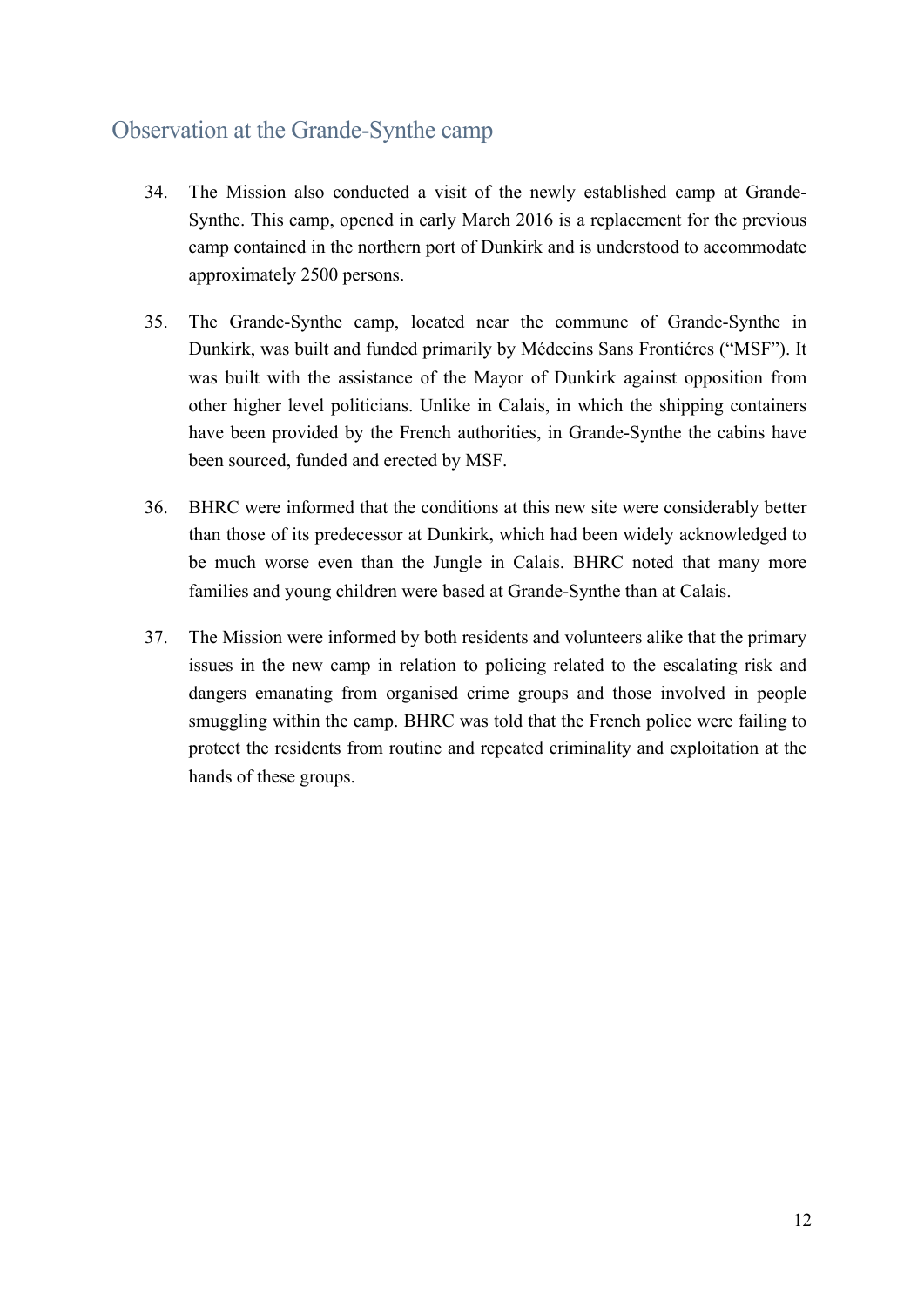## Legal Framework

- 38. We do not attempt a comprehensive analysis of the relevant law in relation to the use of force by the police and access to complaints systems and other remedies. However, the relevant principles can be summarised as follows:
	- a. Both French domestic law and international law norms make it clear that the police are only permitted to use such force as is necessary, reasonable and proportionate when carrying out their policing functions in relation to public order situations;<sup>7</sup>
	- b. The police are bound by domestic and international duties to ensure that the most vulnerable, including children, are protected, including the taking of reasonable steps to prevent ill-treatment of which the authorities had or ought to have had knowledge;<sup>8</sup>
	- c. The use of tear gas is capable of giving rise to violations of civil, criminal and human rights law, given the risk of injury and death to which it exposes civilians. The misuse of tear gas includes: use in confined space, use of excessive amounts of tear gas, unnecessary and/or disproportionate use, use against those with compromised health, and/or any other use amounting to ill-treatment;<sup>9</sup>
	- d. Access to investigation by an independent police complaints system is essential for compliance with Articles 2 and 3 of the ECHR (right to protection of life and prohibition on torture and inhuman/ degrading treatment).<sup>10</sup>

 <sup>7</sup> On domestic provisions- see in particular R-431 of the Penal Code and Article R 434-18 of the Internal Security Code; for a summary of European and international standards, see "*The European Convention on Human Rights and Policing: a Handbook for police officers and other law enforcement officials"* Council of Europe, 2013 and "*Human Rights Standards and Practice for the Police*", The Office of the High Commissioner for Human Rights 2004.

<sup>&</sup>lt;sup>8</sup> See in particular *Mubilanzila Mayeka and Kaniki Mitunga v Belgium*, Application Number 13178/03, decision of the European Court of Human Rights of 12 October 2006; *PF and EF v UK,* Application Number 28326/09 [2010] ECHR 2015 (decision of the European Court of Human Rights of 23 November 2010. <sup>9</sup> See UN Basic Principles on Use of Force and Firearms, Office of the High Commissioner for Human Rights

<sup>1990</sup> and further *'Use of Tear Gas on Peaceful Protestors by Council of Europe Member States',* Bournemouth University, Civic Hub and the Omega Research Foundation,25 February 2016, available at: http://www.civicmedia.io/wp-content/uploads/2016/02/USE-OF-TEAR-GAS-ON-PEACEFUL-PROTESTERS-

BY-COUNCIL-OF-EUROPE-MEMBER-MEMBER-STATES\_FINAL\_PAR-<br><sup>10</sup> See *"Opinion of the Commissioner for Human Rights concerning Independent and Effective Determination of Complaints against the Police",* Council of Europe, March 2009, in particular at paragraphs 42-45.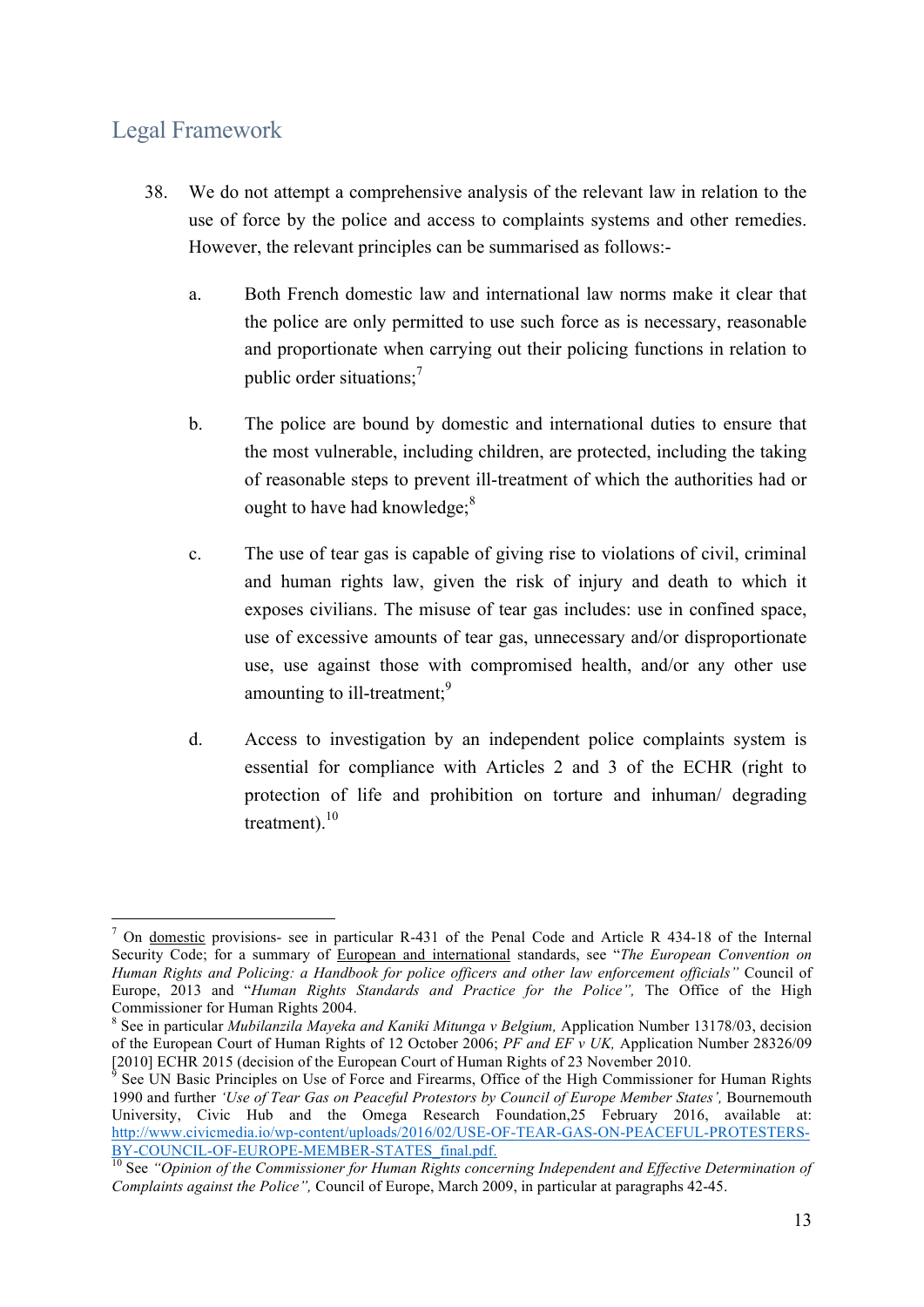#### **Violence in the camps**

39. The Mission was repeatedly informed of real concerns about levels of violence in the camps, particularly the camp at Calais. This included allegations of direct police violence and the failure of the police to protect residents of the camp from violence at the hands of citizen individuals or groups.

## **A. Preliminary Observations**

- 40. BHRC considers that the proper consideration and investigation of issues of policing in the camps is hindered by a number of specific obstacles.
- 41. Firstly, many residents of the camps are reluctant to disclose their identity for fear of reprisals or fear that by co-operating with an investigation, they may hinder a subsequent asylum claim in the UK or elsewhere.
- 42. Secondly, the residents of the camp are mobile and can be difficult to stay in touch with, often moving from the camp before an investigation can be launched into their complaint.
- 43. Thirdly, the camps themselves are unregulated and it is therefore difficult to keep track of individuals and/or to monitor the situation on the ground. The situation on the ground in both camps changes on an almost daily basis.
- 44. Fourthly, there is limited legal advice and information in the camps and limited opportunity, or process in place to facilitate residents being able to document and lodge complaints against the police.
- 45. It is against this difficult backdrop that the following observations and recommendations are made.

## **B. Policing in the Camps**

- 46. The allegations of both direct police violence, the use of excessive force and the failure of the police to protect inhabitants of the camp facing violence from others, have been persistently advanced by residents and are not new allegations.
- 47. The allegations of excessive force and failure to protect camp residents from "citizen violence" have been almost exclusively confined to Calais where the CRS are present. However, it is also alleged that the gendarmes (the military force charged with police duties) who are based in Grand-Synthe have failed to protect residents of the camps from violent crime at the hands of people-smugglers and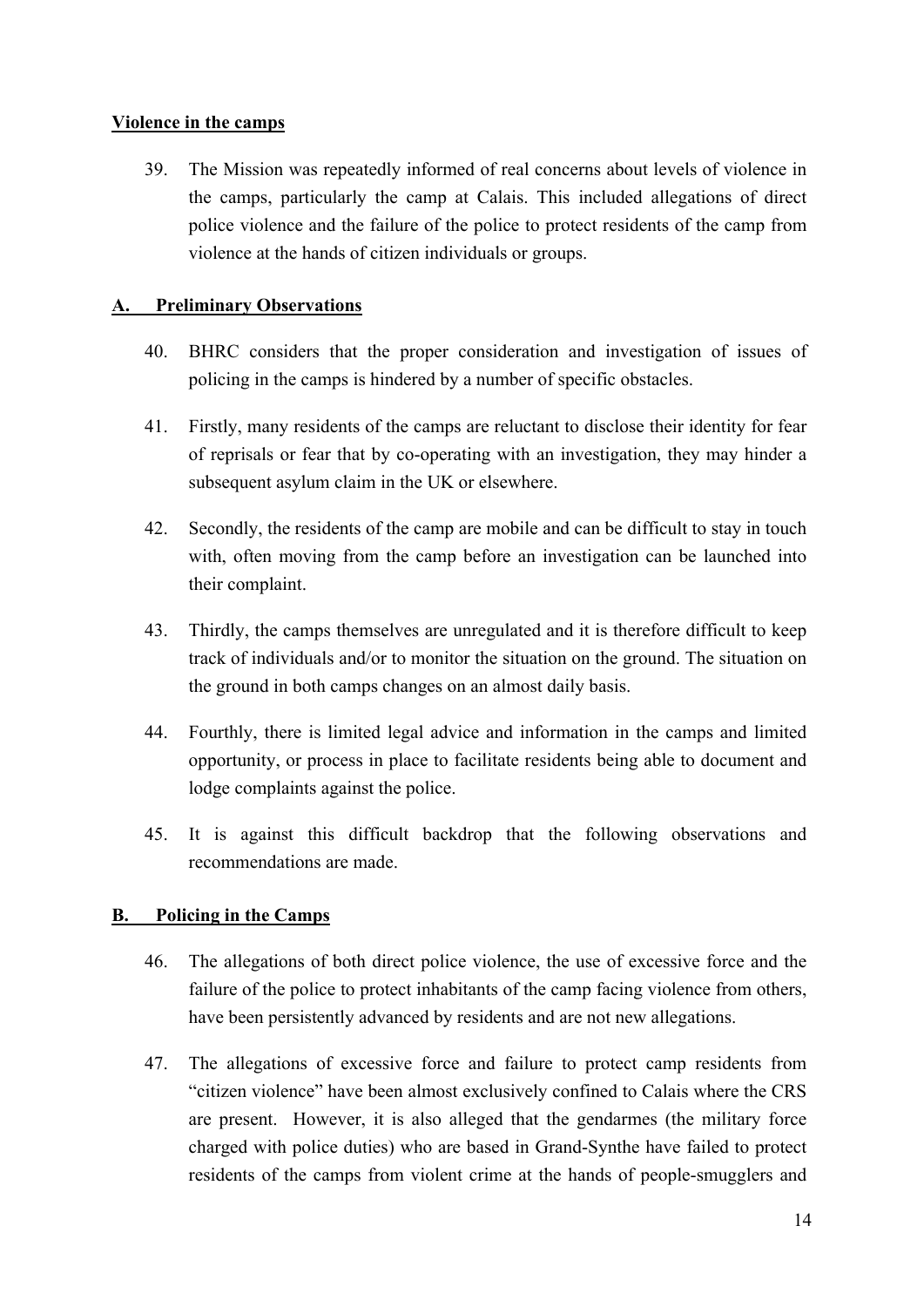traffickers.

48. BHRC has considered four of the primary human rights concerns in relation to policing in the camps below.

## **Use of Excessive force: beatings**

- 49. The Mission is in receipt of a number of well-sourced and corroborated reports concerning the use of excessive force by the CRS on migrants/refugees in the Calais camp. Beatings include beatings with batons, sticks and truncheons.
- 50. While the use of excessive force has been reported to occur both inside and outside the camps (but in both cases against camp residents), in the main it appears to occur outside the camps and in two main instances:
	- When migrants attempt to board lorries to cross the Channel to enter the UK (or have been found in such lorries), or
	- When migrants otherwise attempt to leave the camps, particularly at night, or are located outside the camp whether near the port of Calais or not.
- 51. The Mission is in receipt of summaries of over 17 complaints received and presently being processed by the Legal Advice Centre in Calais of instances of violence by police of this nature. The Mission understands that the Legal Advice Centre has presented a number of these complaints to the French Public Prosecutor of the Boulogne-sur-Mer Tribunal but that none has, as yet, progressed beyond the stage of initial complaint. The complaints include the following:
	- An Iranian child aged 16 who, on 29 January 2016, was found by the CRS in a refrigerated lorry, and was handcuffed and taken with other migrants to a field outside Calais, where he and the others were forced to kneel down in a line and were beaten repeatedly with truncheons;
	- An Afghan male, who on 3 February 2016, was detected by CRS in a lorry parked in a supermarket and who, upon leaving the lorry, was beaten with a truncheon and had tear gas sprayed in his face. He had to seek medical treatment for a broken arm, caused by his beating;
	- A Syrian male who, in the early hours of the morning on 3 February 2016, was walking on a street in Calais, and was followed by a CRS van. Officers disembarked and hit him with truncheons, kicked him in the chest and sprayed tear gas in his face;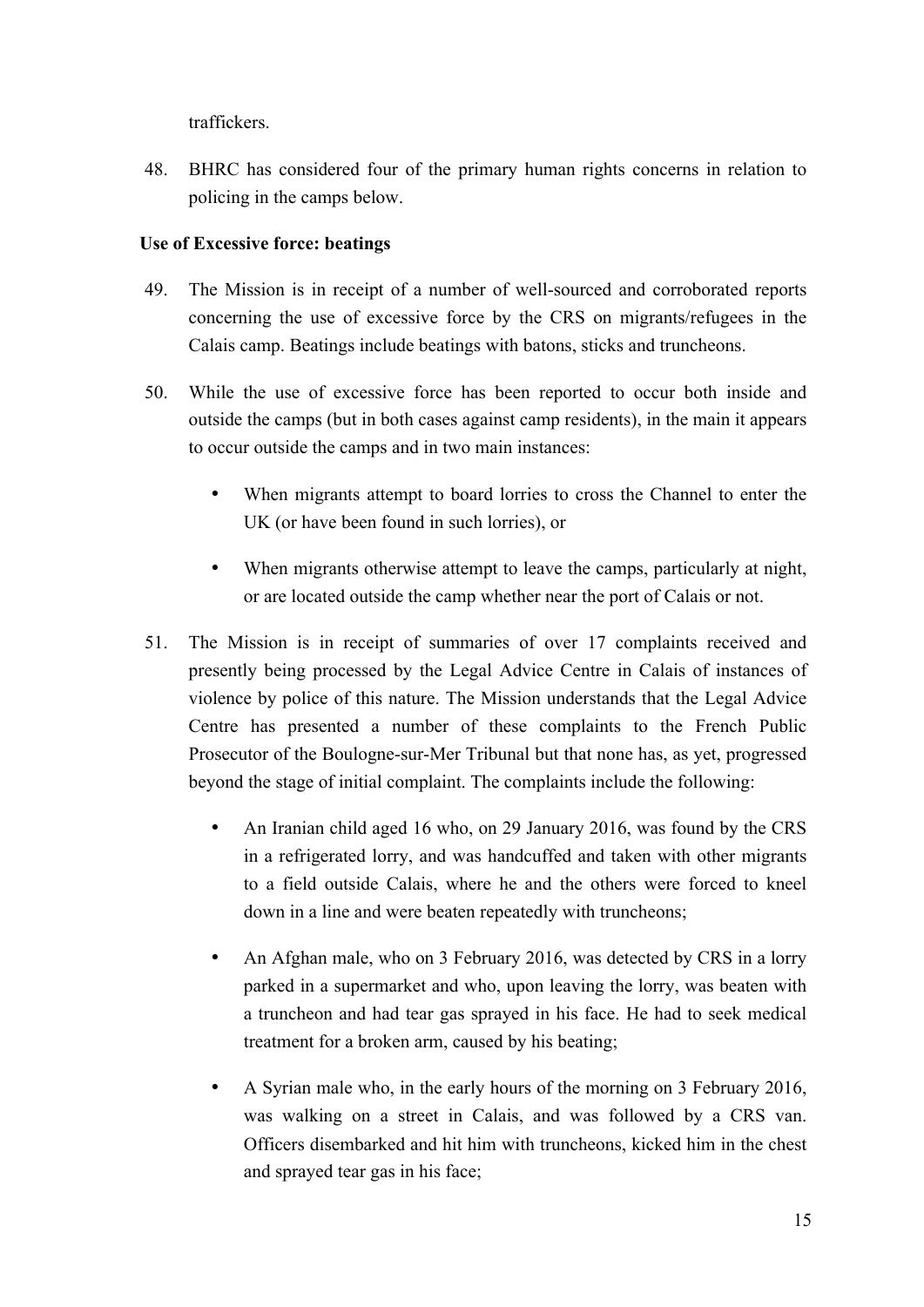- An Eritrean male who, on 25 November 2015, was encountered by CRS having boarded a lorry to cross the Channel, and was asked to get down. He duly did so, but was then kicked and hit by officers and tear gas was sprayed at his face. While disoriented from his beating, he was knocked down by another lorry and was unconscious for a number of days.
- An Iranian male who, on 16 December 2015, while attempting to board a lorry, was hit by the CRS with batons on his face and arm in order to prevent him from boarding. He was left on the side of the road and eventually made his way to the MSF clinic where he was transferred to Lille Hospital for surgery on his jaw. His treatment lasted six weeks, during which period he was only able to consume liquids. He has subsequently been diagnosed with post-traumatic stress disorder (PTSD).
- 52. The evidence assembled by the Legal Advice Centre appears to be corroborated by and consistent with a range of other sources. This includes a witness statement from the Head of Mission of the Calais Project at MSF collated by Garden Court Chambers which states that from 21 December 2015-19 February 2016, 114 patients consulted MSF doctors for injuries caused by violence. 98 of the patients claimed to be victims of violence committed by police forces, 11 by civilians and the remainder by other persons living in the camp.
- 53. Further, the residents of the Calais camp have routinely asserted that the CRS has used excessive force against residents. The results of the recent study published in March 2016 by the Refugee Rights Data Project ("RRDP")<sup>11</sup> confirms that 75.9% of respondents reported experiencing violence from the police. Specifically, 42.4% of respondents had experienced physical violence by the police and 26.4% had experienced verbal abuse. A number of respondents to that survey spoke of being beaten with "sticks and batons", with the injuries caused by the beatings ranging from bruises to broken bones.
- 54. People allege that verbal abuse was regularly used in conjunction with physical violence and/or tear-gas.
- 55. Strikingly, the report concludes that over 61% of unaccompanied children "never feel safe" within the camps; and 81.5% of women in the camp have reported suffering police violence since arriving in the camps. A further report from RDDP

 <sup>11</sup> *"The Long Wait: Filling the Data Gaps Relating to Refugees and Displaced People in the Calais Camp"*  Refugee Rights Data Project, March 2016 available here: http://refugeerights.org.uk/wpcontent/uploads/2016/06/RRDP\_TheLongWait.pdf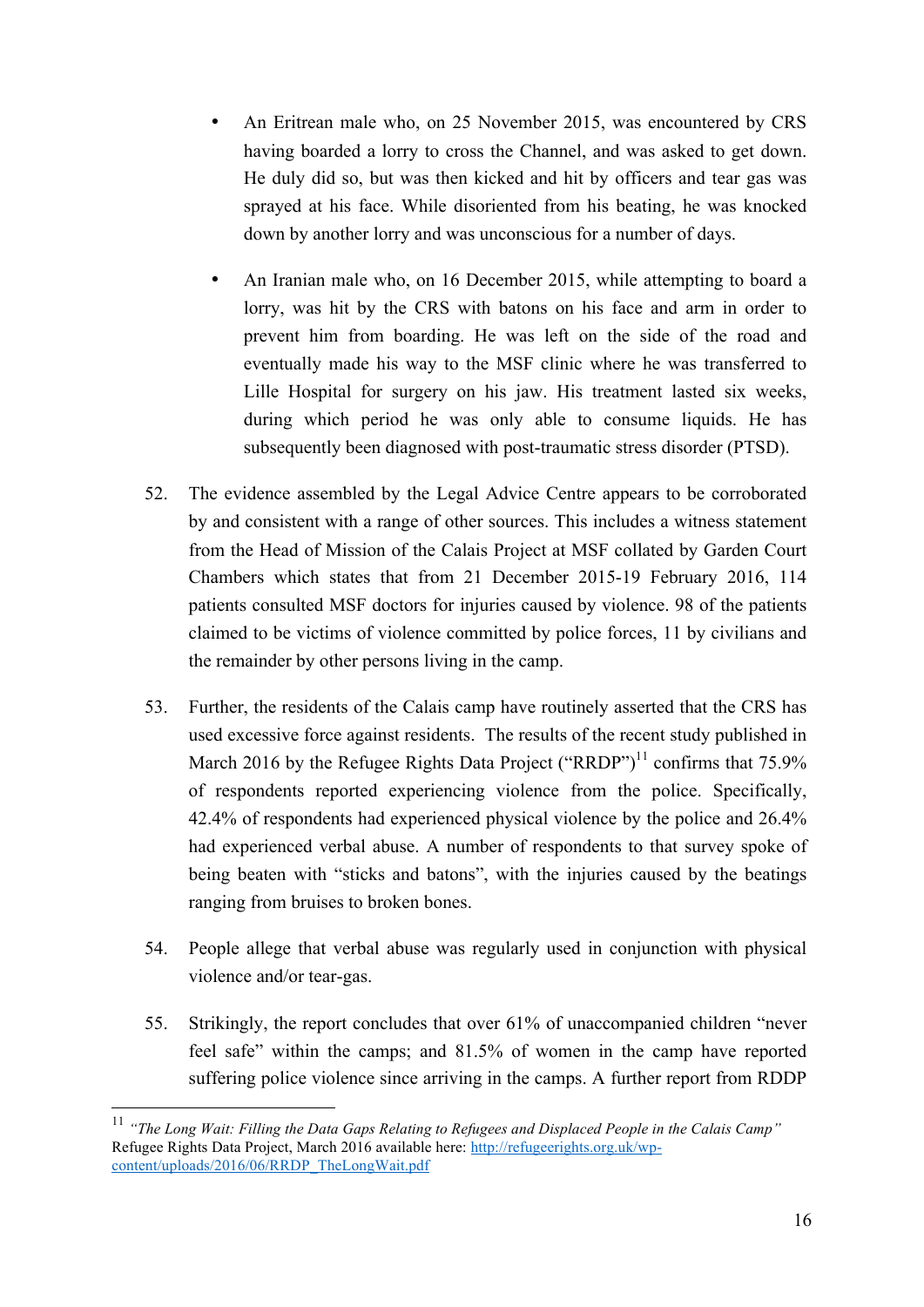confirms that of these women, 53% indicated that police violence occurred while the women were attempting to journey to the UK; 27% reported experiencing unprovoked police attacks within the camps and 20% when seeking to leave the boundaries of the settlement with the intention of going into Calais town centre.<sup>12</sup>

- 56. Finally, reports of direct physical violence of this nature have been corroborated by a number of French and international human rights organisations including:
	- The Defender of Rights, which in its 2015 report outlines that there has been a "multiplication and intensification" of police violence since 2012 and refers to "numerous testimonies from migrants stating that they have been attacked by the police, most often at the edge of the motorways near to or within heavy goods lorries." The report also refers to cases of migrants being hit on the motorway by police vehicles, and confiscation by police of mobile phones and digital equipment used by volunteers to record police misconduct;<sup>13</sup>
	- The United Nations Committee for Human Rights, which on 21 July 2015 stated that "the Committee is concerned about allegations of bad treatment, excessive use of force and disproportionate use of intermediary weapons and in particular at the time of questioning, forced evacuation and maintaining law and order. It is also concerned about continuing "ethnic profiling" and allegations of police harassment, verbal abuse and the abuse of force against migrants and those seeking asylum in the city of Calais  $[...]$ ." <sup>14</sup>
	- Human Rights Watch, whose report of 20 January 2015 documents abuses by French police against migrants and asylum-seekers in Calais, including beatings and attacks with pepper spray as migrants and asylum seekers walked in the streets or hid in trucks in the hope of traveling to the United Kingdom: "the migrants and those seeking asylum have described what appear to be routine abuse by police officers which they attempted to hide, in lorries or when they were walking in the city. Nineteen people including

 <sup>12</sup> "*Unsafe Borderlands: Filling Data Gaps Relating to Women in the Calais camp"* Refugee Rights Data Project, June 2016, available at: http://refugeerights.org.uk/wpcontent/uploads/2016/06/RRDP\_UnsafeBorderlands.pdf

<sup>&</sup>lt;sup>13</sup> Le Défenseur de Droits (the French Defender of Rights), *'Exiles and fundamental rights: the situation in the territory of Calais'*, October 2015, available at:<br>http://www.defenseurdesdroits.fr/sites/default/files/atoms/files/20151006-rapport calais en.pdf. at 71-78.

 $\frac{14}{14}$  Human Rights Committee, Concluding Observations on the Fifth Periodic Report on France dated 17 August 2015 available here (see paragraph 15):

http://tbinternet.ohchr.org/\_layouts/treatybodyexternal/SessionDetails1.aspx?SessionID=899&Lang=en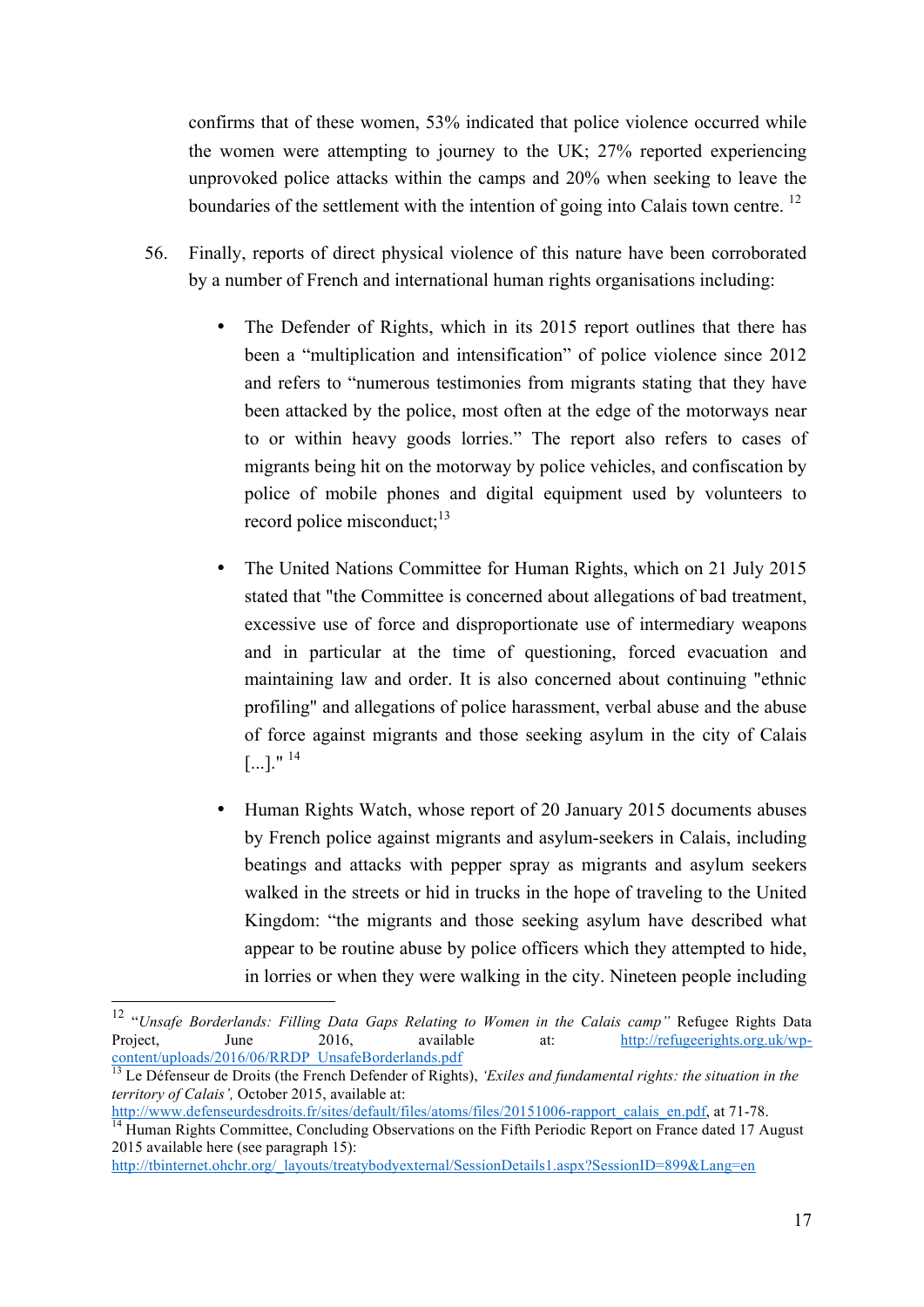two children stated that the police had mistreated them at least once in particular by beating. Eight had had arms or legs fractured or other visible injuries which according to them had been caused by the police in Calais and in the area. Twenty one of them including two children told the police that they had been sprayed with tear gas.  $[\dots]^{15}$ 

- The United Nations Committee Against Torture, which, in its published findings in respect of France, expressed concern about allegations of excessive use of force by the police and gendarmerie against migrants in Calais and noted barriers for victims to complain about police violence. The Committee recommended the State to strengthen the fight against excessive use of force by the police and gendarmerie and to better protect communities targeted by hate crimes, including migrants.<sup>16</sup> France has until 13 May 2016 to respond to the Committee's recommendations.
- 57. In light of all the above, Human Rights Watch has called on France to launch an independent investigation into allegations of abuse in Calais and to issue clear instructions to law enforcement officials working in Calais that they should only use force, including pepper spray, as a last resort, and only when strictly necessary and proportionate to achieving a legitimate aim, such as protecting their safety or the safety of others.<sup>17</sup>
- 58. BHRC is aware that on 14 January 2015, the prefect for Pas-de-Calais denied unjustified use of force by the police against migrants in Calais.<sup>18</sup> Further, BHRC are aware of the French government's statement in its reply to the UN Committee against Torture's list of issues, in which it was said that eight investigations have been opened into complaints of violence by police officers against migrants and asylum seekers in Calais. In one of those cases, the French Government asserted that a police officer received a suspended sentence of three months' imprisonment

<sup>&</sup>lt;sup>15</sup> Human Rights Watch, 'France: Migrants, Asylum Seekers Destitute – Investigate Reports of Police Abuse in Calais, Provide Shelter', 20 January 2015, available at: https://www.hrw.org/news/2015/01/20/france-migrantsasylum-seekers-abused-and-destitute.<br><sup>16</sup> Convention Against Torture, 57<sup>th</sup> Session, 18 April 2016-13 May 2016: Concluding Observations on France

available here: https://documents-dds-

ny.un.org/doc/UNDOC/GEN/G16/117/36/PDF/G1611736.pdf?OpenElement

<sup>&</sup>lt;sup>17</sup> Human Rights Watch, 'Submission to the United Nations Committee against Torture on France', 21 April 2016, available at: https://www.hrw.org/news/2016/04/21/submission-united-nations-committee-against-torturefrance.<br><sup>18</sup> Human Rights Watch, 'France: Migrants, Asylum Seekers Destitute – Investigate Reports of Police Abuse in

Calais, Provide Shelter', 20 January 2015, available at: https://www.hrw.org/news/2015/01/20/france-migrantsasylum-seekers-abused-and-destitute.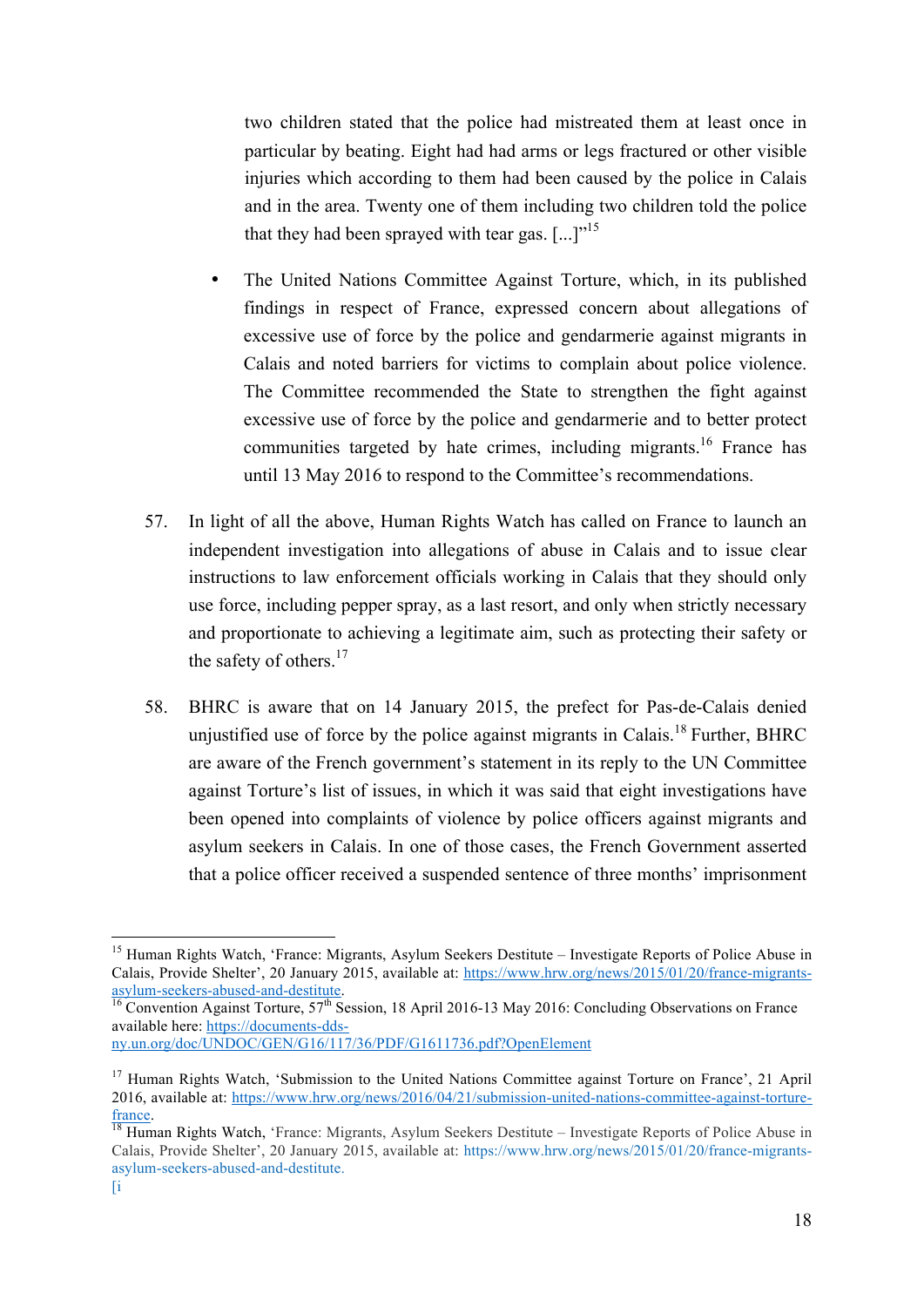and a 1,000 Euro fine for aggravated violence.<sup>19</sup>

- 59. The Mission were also informed by the Legal Advice Centre that a number of complaints have been presented to the IGPN ("the police of police") and are pending before the Public Prosecutor of the Boulogne-sur-Mer Tribunal.
- 60. Based on all the above, BHRC has grave concerns about the excessive use of force in the form of beatings in and around the camps at Calais. BHRC is of the view that immediate steps must be taken in order to prevent the future use of excessive force by the French police. The Mission is particularly concerned about the purported frequency of incidents of this nature and on the impact of such violence on vulnerable groups such as accompanied and unaccompanied children and women.
- 61. The recommendations of the Mission in this respect are contained in paragraph 114 below.

#### **Use of excessive force: Tear Gas**

- 62. The Mission received numerous reports from professionals (legal and medical), volunteers and residents of the camps concerning repeated and excessive use of tear gas both inside and outside the camps.
- 63. BHRC were told that tear gas is deployed primarily in the evenings and at weekends and often (but not exclusively) when international volunteers have left the camps.
- 64. It further appears from what the Mission were told that tear-gas is deployed primarily:
	- To deter/prevent refugees from boarding trucks; or to punish them for having attempted to do so;
	- At entrances to the camps to dissuade refugees from leaving the camps;
	- When refugees are encountered outside the camps (i.e. in the town or local supermarket);
	- Towards specific individuals during beatings (see above);
	- During demolitions of the Southern camp to further prevent refugees from building new tents/shelters.

<sup>&</sup>lt;sup>19</sup> Reply by the French government to the Committee Against Torture's list of issues, paragraph 135, February 2016.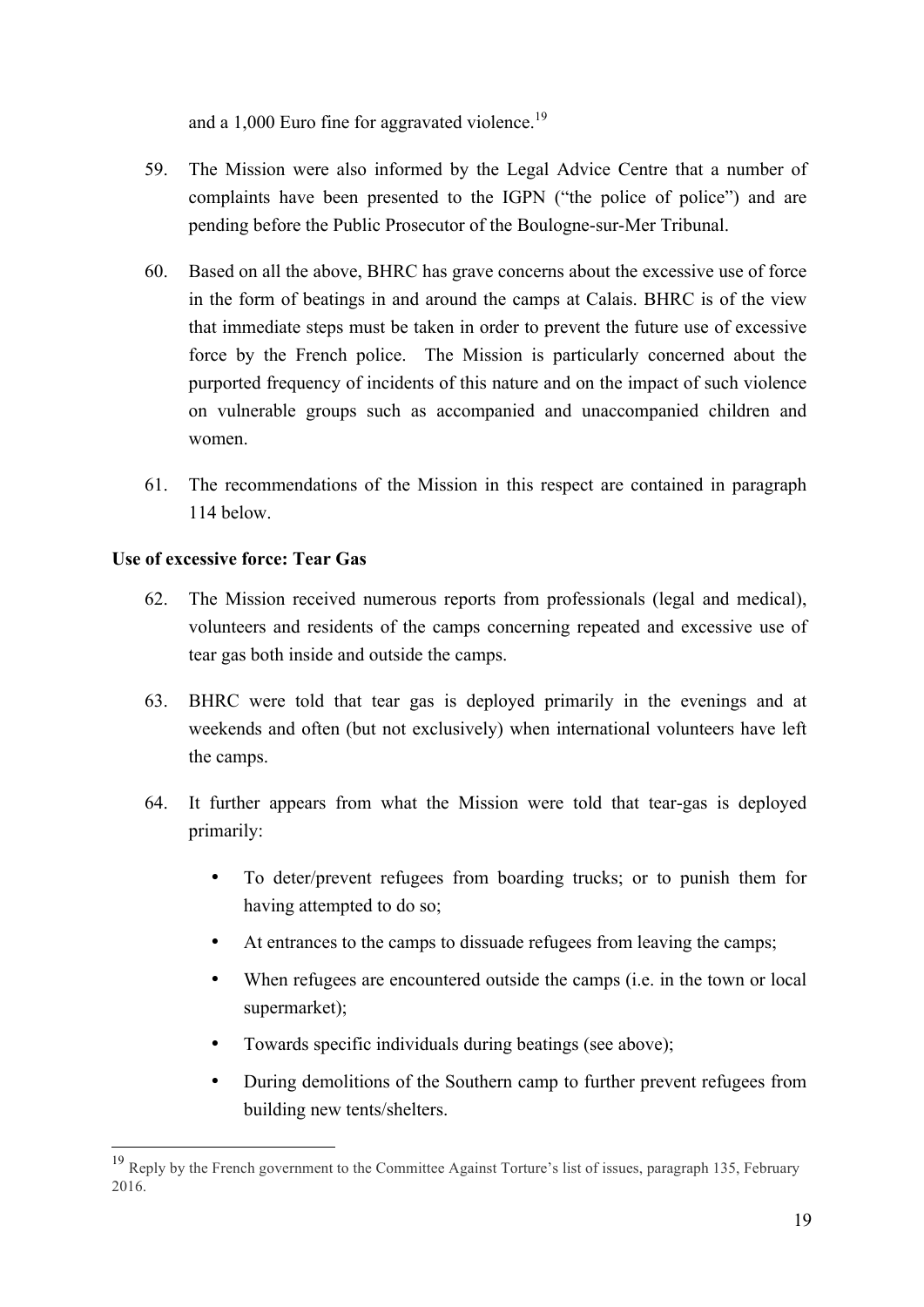- 65. BHRC has had sight of summaries of complaints received by the Legal Advice Centre concerning the use of tear gas directed to individuals. These relate primarily to individuals who were attempting to board, or had in fact boarded, lorries travelling to the UK or having done so. One of the complaints in particular was from a 16 year old Afghan boy who, late at night on 28 January 2016, was subjected to direct use of tear gas when he was apprehended in the back of a lorry.
- 66. Further, BHRC has had sight of a number of witness statements from professionals (both legal and medical), volunteers and residents themselves, which outline the prevalence of the use of tear gas both inside and outside the camps. Two witnesses, both volunteers, indicated that the use of tear gas can be for as long as two hours, and appears both to be indiscriminate in that it is used in communal areas and disproportionate in that it has been deployed on occasion without any obvious public disorder trigger or provocation.
- 67. A number of volunteers recalled that on one occasion in February 2016, they had picked up over 300 empty tear gas canisters and on another occasion, also in February 2016, that they had seen up to three wheelbarrows of empty tear gas canisters being wheeled into a warehouse.
- 68. Further, the RRDP report confirms that 69.9% of respondents to their survey had been exposed to tear gas since arriving in Calais.<sup>20</sup> The study found that  $20.5\%$ experienced tear gas on a daily basis during their time in the camp, while 42.3% had been exposed multiple times a week. The report states that it was often reported that tear gas was often not used to disperse a crowd but was targeted towards a specific individual. One particular respondent explained that the police detonated a tear gas canister in the back of a van in which he was locked into, having been found attempting to travel to the UK.
- 69. BHRC notes that these reports from a variety of sources within the camp appear to be corroborated by and consistent with a range of other domestic and international human rights organisations:
	- The Defender of Rights' 2012 decision, which stated that several incidents of harassment against migrants in Calais involving the police had occurred between 2009 and 2011. This decision also recorded *"police harassment and violence against migrants and migrant rights activists, especially the*

 <sup>20</sup> Ibid, footnote 13.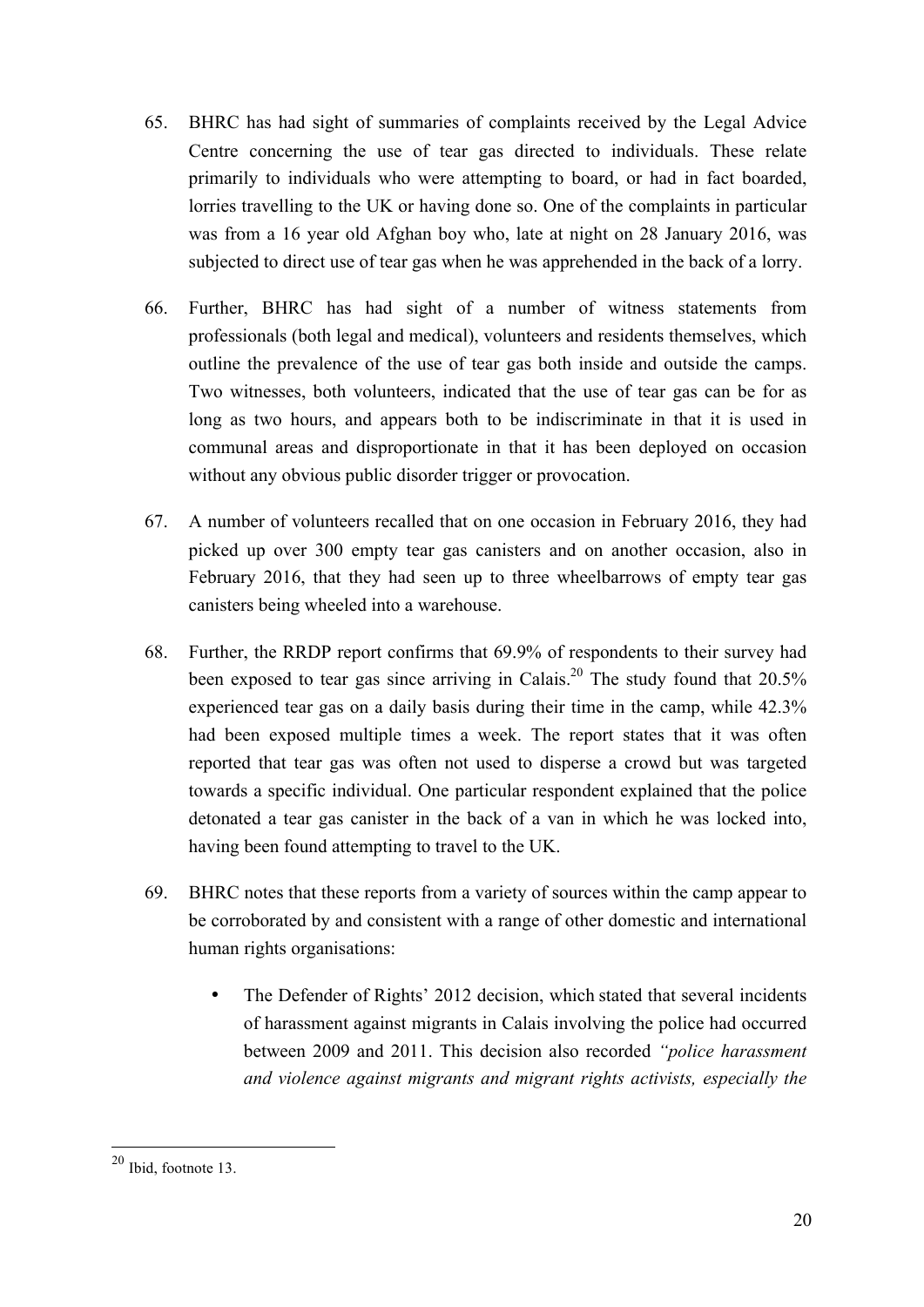*inappropriate use of tear gas during operations"<sup>21</sup>* based on testimony and documentation provided by NGOs, activists and police officers.

- The Defender of Rights' 2015 report, which outlines that a number of videos and witness statements have been submitted by Calais Migrant Solidarity confirming "disproportionate and unjustified use of tear gas on migrants, sometimes at close range and most often when there were walking along motorways". Médecins du Monde have also confirmed that a number of people reported being "victims of tear gas sprayed close to their eyes or face."<sup>22</sup>
- The United Nations Committee for Human Rights, who on 21 July 2015 stated that "the Committee is concerned about allegations of bad treatment, excessive use of force and disproportionate use of intermediary weapons." 23
- Human Rights Watch, whose report of 20 January 2015 documented abuses by French police against migrants and asylum-seekers in Calais, including beatings and attacks with pepper spray as migrants and asylum seekers walked in the streets or hid in trucks in the hope of travelling to the United Kingdom.<sup>24</sup>
- 70. The Mission understands from the recent Human Rights Watch report that an investigation is currently underway to identify the police officers in question in the cases with the most substantive evidence, and to determine the circumstances in which tear gas has been used. The Mission is also aware that the Defender of Rights has sought information as to the volume of tear gas used in Calais compared with use in the rest of France, but that this information has not yet been disclosed.<sup>25</sup>
- 71. BHRC reiterates that the use of tear gas for the purposes of law enforcement is only lawful if its use is both necessary and proportionate.
- 72. BHRC is highly concerned at what appears to be the apparently routine use of tear gas by CRS on the inhabitants of the camps, as well as the mounting evidence that tear gas is being used in circumstances when it is simply unnecessary and disproportionate to do so, including in confined spaces and/or in a manner which

<sup>&</sup>lt;sup>21</sup> Défenseur des Droits, Décision MDS 2011-113, 13 November 2012<br><sup>22</sup> Ibid, footnote 15.<br><sup>23</sup> Ibid. footnote 16.

 $^{24}$  Ibid, footnote 17.<br> $^{25}$  Ibid footnote 15.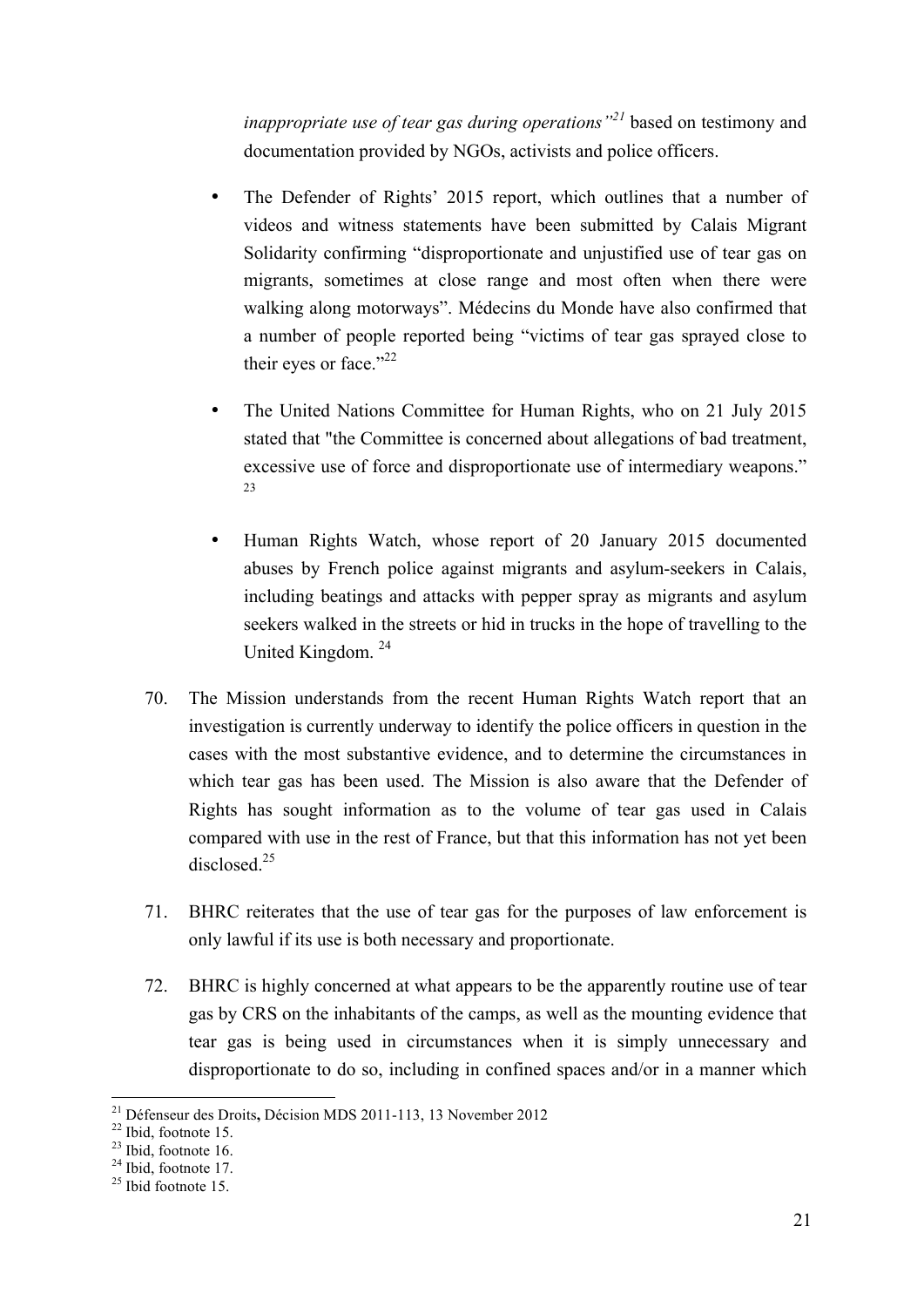directly targets an individual.

- 73. BHRC reiterates that tear gas should be deployed in a manner which is particularly vigilant of vulnerable groups, including women and children.
- 74. The recommendations of the Mission in relation to the use of tear gas are outlined at paragraph 114 below.

## **Use of Excessive force: Evictions and demolitions**

- 75. BHRC received repeated reports from professionals (legal and medical), volunteers and residents of the camps of excessive force during the evictions of the Southern camp on or around 29 February 2016. The reports highlighted excessive and indiscriminate use of tear gas, use of rubber bullets as well as allegations of direct physical force.
- 76. While the Mission did not witness the demolition, which commenced on or around 29 February 2016, it has considered material, in both written and video format, from this period.
- 77. Further, BHRC has received witness evidence including from a female British volunteer who asserts that she was subject to excessive force at the hands of the CRS while attempting to document the evictions. She outlines three particular instances on 26 February 2016, 27 February 2016 and 1 March 2016 which included the following:
	- A tear gas canister being shot at her face;
	- Being pushed, slapped and strangled by a number of CRS officers who had their badges covered;
	- Threats of violence at the hands of CRS officers;
	- Being pushed in the chest and twice falling to the ground.
- 78. The reports BHRC received of police violence during the evictions and demolitions appear to be consistent with objective evidence indicating that excessive force was used during this process, and in particular considerable newspaper commentary and video evidence detailing specific examples of police violence.<sup>26</sup>

<sup>&</sup>lt;sup>26</sup> See in particular: 'Jungle Volunteer', available at: https://vimeo.com/157412763; Refugee Rights, 'Press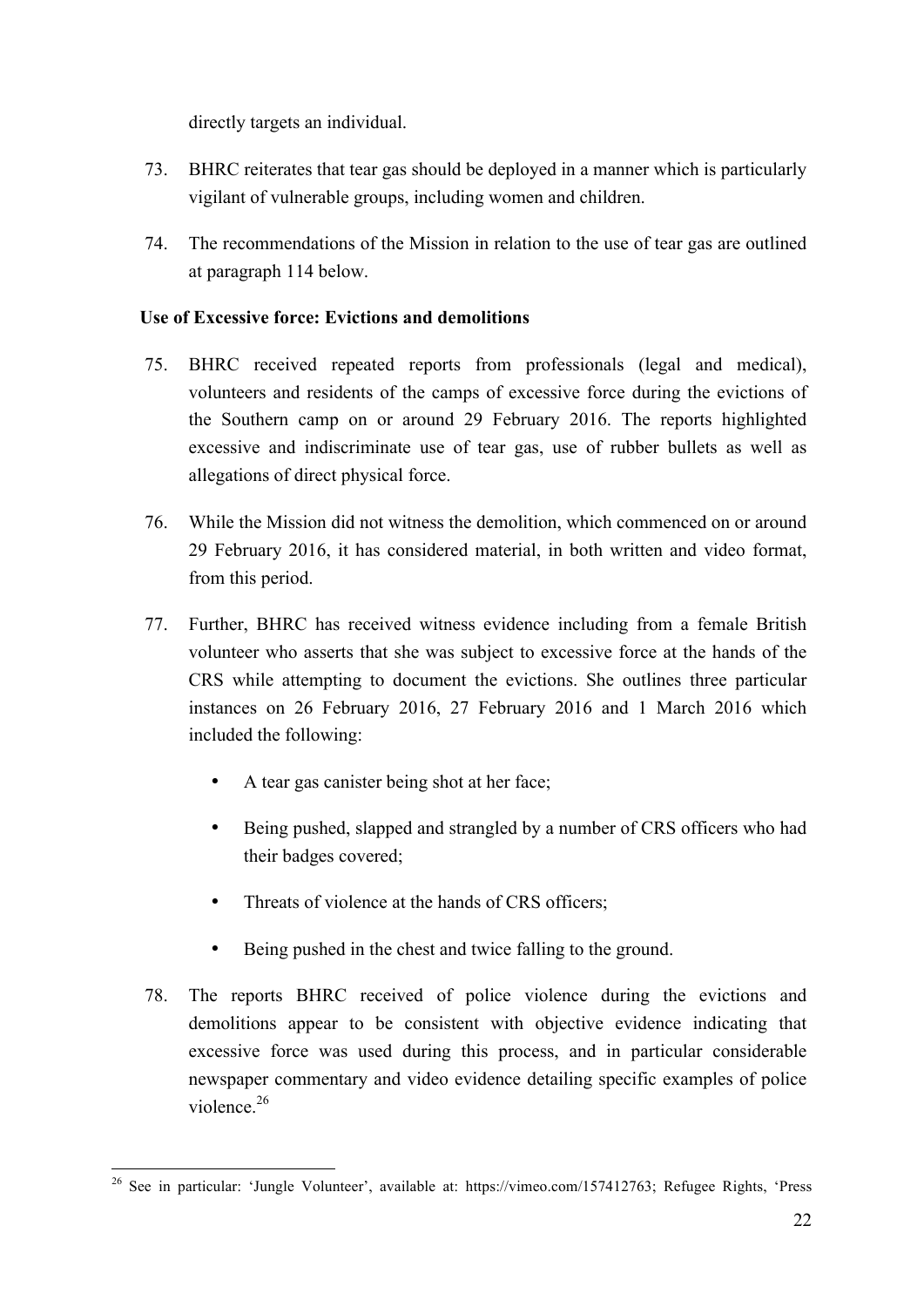- 79. BHRC reiterates its concern as to the excessive use of force including excessive deployment of tear gas by the police in circumstances where police officers are seeking to disperse residents and/or clear the camp.
- 80. The recommendations of BHRC in relation to the use of force in any proposed further eviction/demonstration is outlined at paragraph 114 below.

#### **Failure to protect**

- 81. The Mission has received reports of widespread police failure to take positive steps to protect residents of the camps from violence at the hands of those inside the camp, in the main from people-smugglers and traffickers ("camp violence"), as well as from outside attack at the hand of right-wing groups and individuals (dubbed "citizen violence").
- 82. These reports refer repeatedly to the prevalence of "citizen violence", and include allegations of fascist and right-wing groups travelling to Calais to attack migrants, particularly at night and/or when migrants are walking to and from the lorries.
- 83. It was plain to the Mission that there are real concerns about this issue in both camps. BHRC was told in particular about a heightened risk from peoplesmugglers and traffickers in the newly established camp at Grande-Synthe. BHRC has considered a statement from a long-term volunteer in the camp confirming incidents of stabbing and shooting within the camps, as well as one particular incident in mid-February 2016 in which a gun battle broke out between smugglers in which approximately 50 shots were fired.
- 84. BHRC has received direct anecdotal evidence on the issue of "citizen violence" both within the camps and outside the camps, including in Calais town and en route to and from the highways and port.
- 85. BHRC have been told that many residents of the camps believe that the police themselves may be complicit or involved in such attacks. Many residents have

Release', 4 March 2016, available at: http://refugeerights.org.uk/uncategorized/4-march-2016/; 'Megan in Calais', available at: http://meganincalais.wix.com/2016; Reuters, 'Video shows French police using violence against migrants in Calais', 12 May 2015, available at:http://uk.reuters.com/video/2015/05/12/video-showsfrench-police-using-violence?videoId=364200785; Independent, 'Video: Calais Jungle is evicted by police with tear gas, rubber bullets and water cannons, 29 February 2016, available at: http://www.independent.co.uk/news/world/europe/video-calais-jungle-is-evicted-by-police-with-tear-gasrubber-bullets-and-water-cannons-a6903386.html; Human Rights Watch, 'Daily Brief', 29 February 2016, available at: https://www.hrw.org/the-day-in-human-rights/2016/02/29-0; Amnesty International, 'Calais: 'Jungle' demolitions must not bulldoze refugee rights, 29 February 2016, available at: https://www.amnesty.org.uk/press-releases/calais-jungle-demolitions-must-not-bulldoze-refugee-rights; Medecins Sans Frontieres, France: Anger, loss as French police raze Jungle camp, 14 March 2016, available at: http://www.msf.org/en/article/france-anger-loss-french-police-raze-jungle-camp.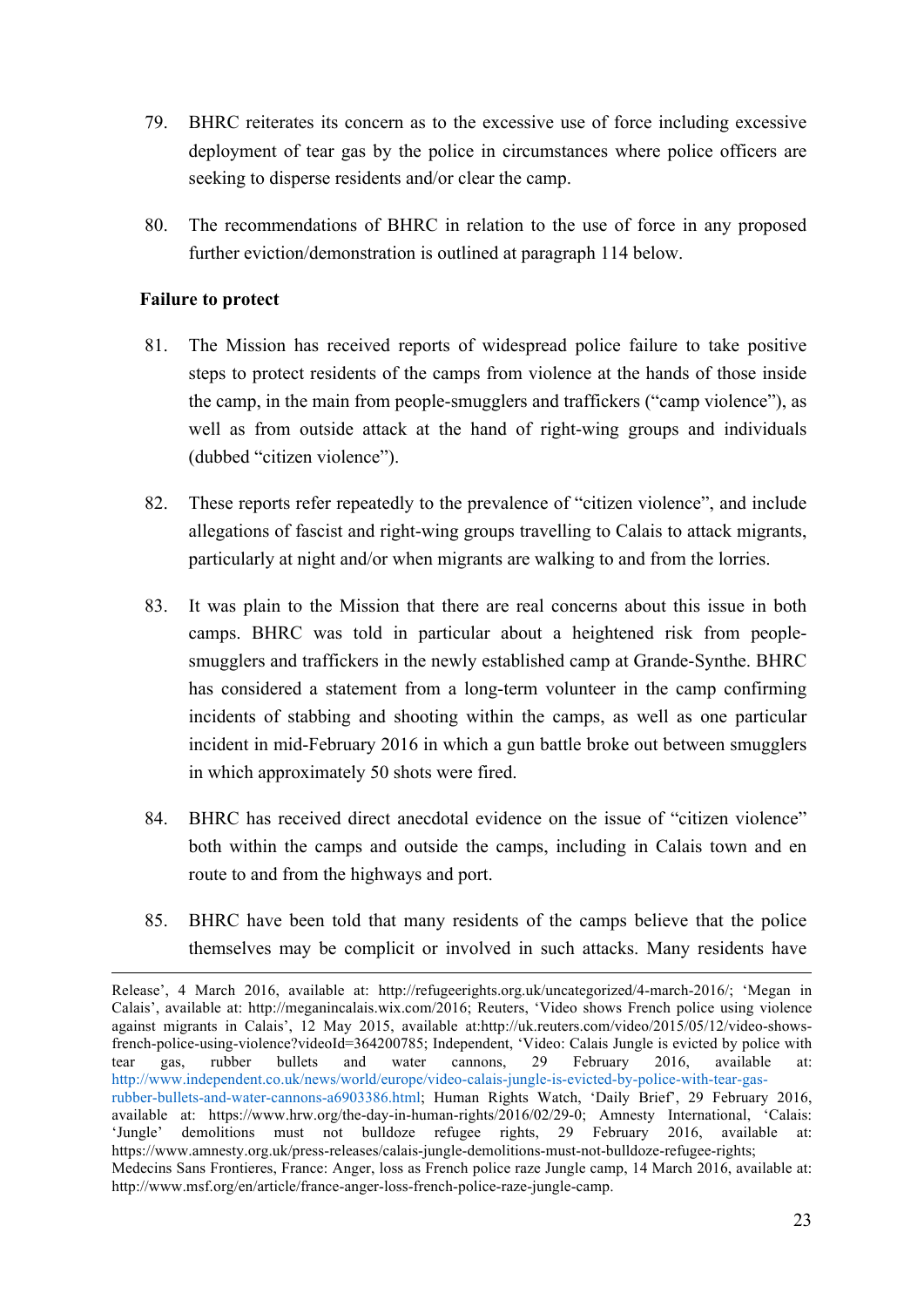explained that the attackers often wear police uniform, or have similar batons or boots to the CRS. BHRC is unable to substantiate any such allegation at this stage.

- 86. However, BHRC expresses real concern as to the frequency of "citizen violence" against the camps, and considers that this raises a *prima facie* concern about the extent to which the police (who are a heavy presence in/around the camp) can be said to be protecting the residents of the camps, the majority of whom are vulnerable.
- 87. BHRC highlights that the reports received by the Mission appear consistent with the experiences of residents recorded by the Legal Advice Centre. In this respect, BHRC notes the press release of the Legal Advice Centre dated 12 February 2016 which reported violent attacks by both French police and apparently racist vigilantes. The report was supported by the few international aid groups working in the camps, including Médecins sans Frontières and Médecins du Monde. The British newspaper The Independent reported on 12 February 2016 that Marlene Malfaid, MSF medical co-ordinator for the Jungle claimed that *"the agency sees about 12 incidents a week of people who have been victims of violence. In the past week alone, they have had a dozen reports, eight regarding police violence and four of "non-police" attacks."* <sup>27</sup>
- 88. Further, BHRC notes that the RRDP survey indicates that 45.4% of respondents have experienced violence (whether physical, verbal or sexual) by citizens (as opposed to police officers) 28.9% reported verbal abuse, 27.1% physical violence, and  $1.4\%$  sexual violence.<sup>28</sup> Further,  $45.8\%$  of female respondents reported experiencing violence by citizens, 22.2% of which was physical abuse and 40.7% of which was verbal abuse. Over 73% of female respondents indicated that they "never feel safe" or "do not feel very safe" within the camps. <sup>29</sup>
- 89. BHRC reiterates that there is an obligation on the police to provide effective protection to residents in the camps, in particular children and other vulnerable persons and to take reasonable steps to protect life and to prevent ill-treatment of which the police have knowledge or of which they should have had knowledge.
- 90. BHRC highlights in particular, that the importance of police protection is particularly acute for women and children who by virtue of their gender and age

 $27$  Independent, 'Calais Jungle refugees targeted by armed far-right militia in brutal campaign of violence, 12 February 2016, available at: http://www.independent.co.uk/news/world/europe/calais-jungle-refugees-targetedby-armed-far-right-militia-in-brutal-campaign-of-violence-a6870816.html. 28 Ibid, footnote 13.

<sup>29</sup> Ibid, footnote 14.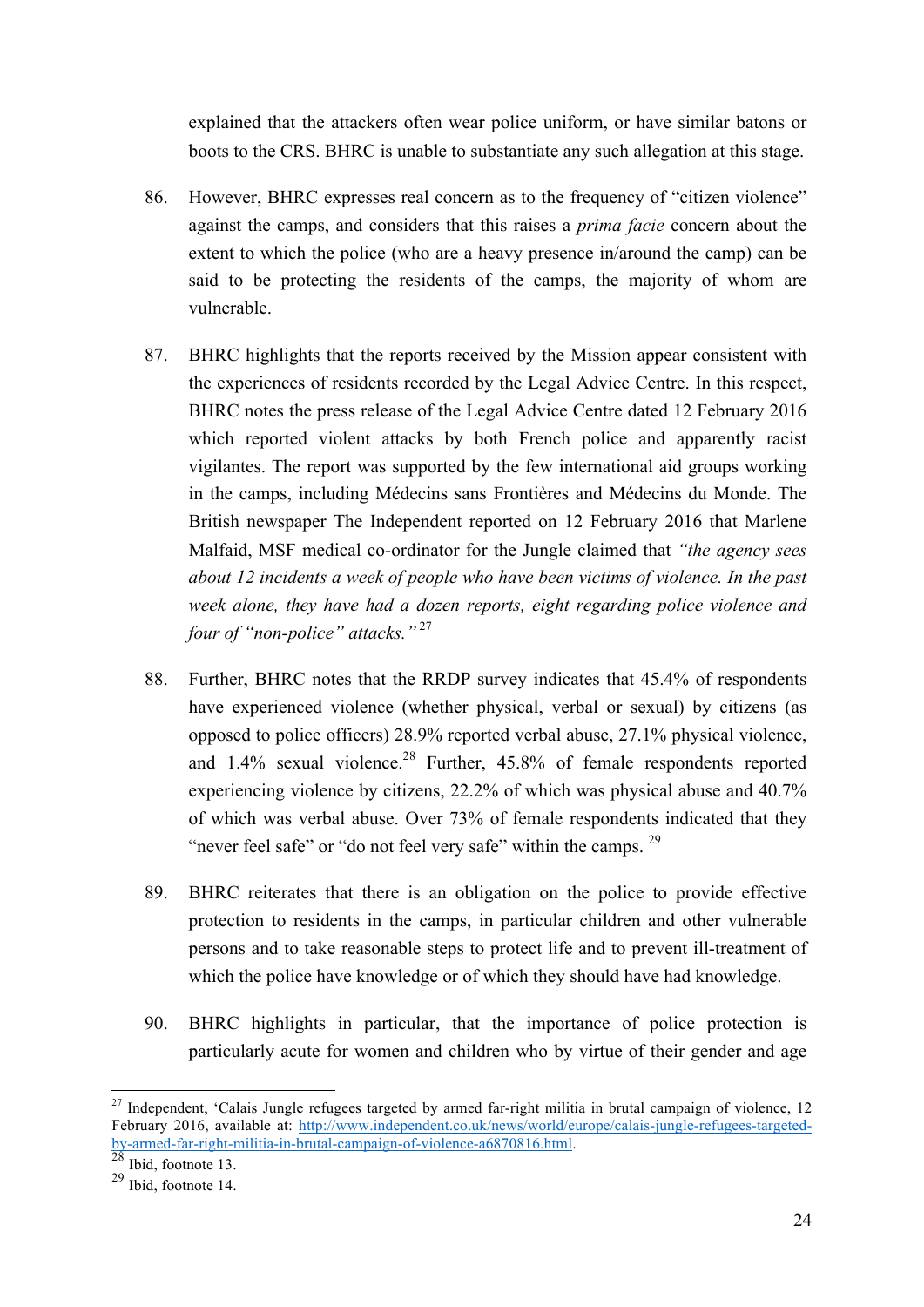respectively are vulnerable to particular types of violence and abuse.

- 91. The prevalence of smugglers, militia and political gangs in both camps and particularly in Grande-Synthe mean women and children are particularly at risk of violence and exploitation.
- 92. The recommendations of BHRC in relation to protection in the camps are outlined below at paragraph 114.

## **Access to justice**

- 93. While the primary scope of the Mission was in relation to policing in the camps at Calais and Grande-Synthe, it became quickly apparent to the Mission that a crucial and related issue was the lack of adequate legal advice, representation and observation within the camps.
- 94. *Firstly,* BHRC observed the limited availability of legal advice to individuals in the camp at Pas-de-Calais. The Legal Advice Centre was an available resource to residents. However, this resource was burnt down on 17 March 2016 in a suspected arson attack.<sup>30</sup> In any event, BHRC noted that this resource was funded by donations from the public and a crowd funding appeal, and while the four members of staff clearly worked very hard, they were simply unable to offer services to all those who needed them.
- 95. The Mission noted that there was no otherwise structured State provision of legal advice or information in the camp. Likewise, the Mission noted that no international or regional body was present permanently in the camp in order to give advice, assistance or information to residents of the camp.
- 96. In Grand-Synthe, there did not appear to be any provision or access to legal advice whatsoever.
- 97. BHRC notes that in January 2016, medical charities based in the camp commenced a system of documenting incidents of police violence within the camps including dates, times, allegations and injuries sustained. Medical staff then refer suitable cases to the Legal Advice Centre for further action to be taken.
- 98. BHRC commends the work being done to document incidents of police harassment and violence, but considers that more extensive and comprehensive

<sup>&</sup>lt;sup>30</sup> Free Movement, 'Arson attack on French lawyers in Calais', 21 March 2016, available at: https://www.freemovement.org.uk/arson-attack-on-french-lawyers-in-calais/.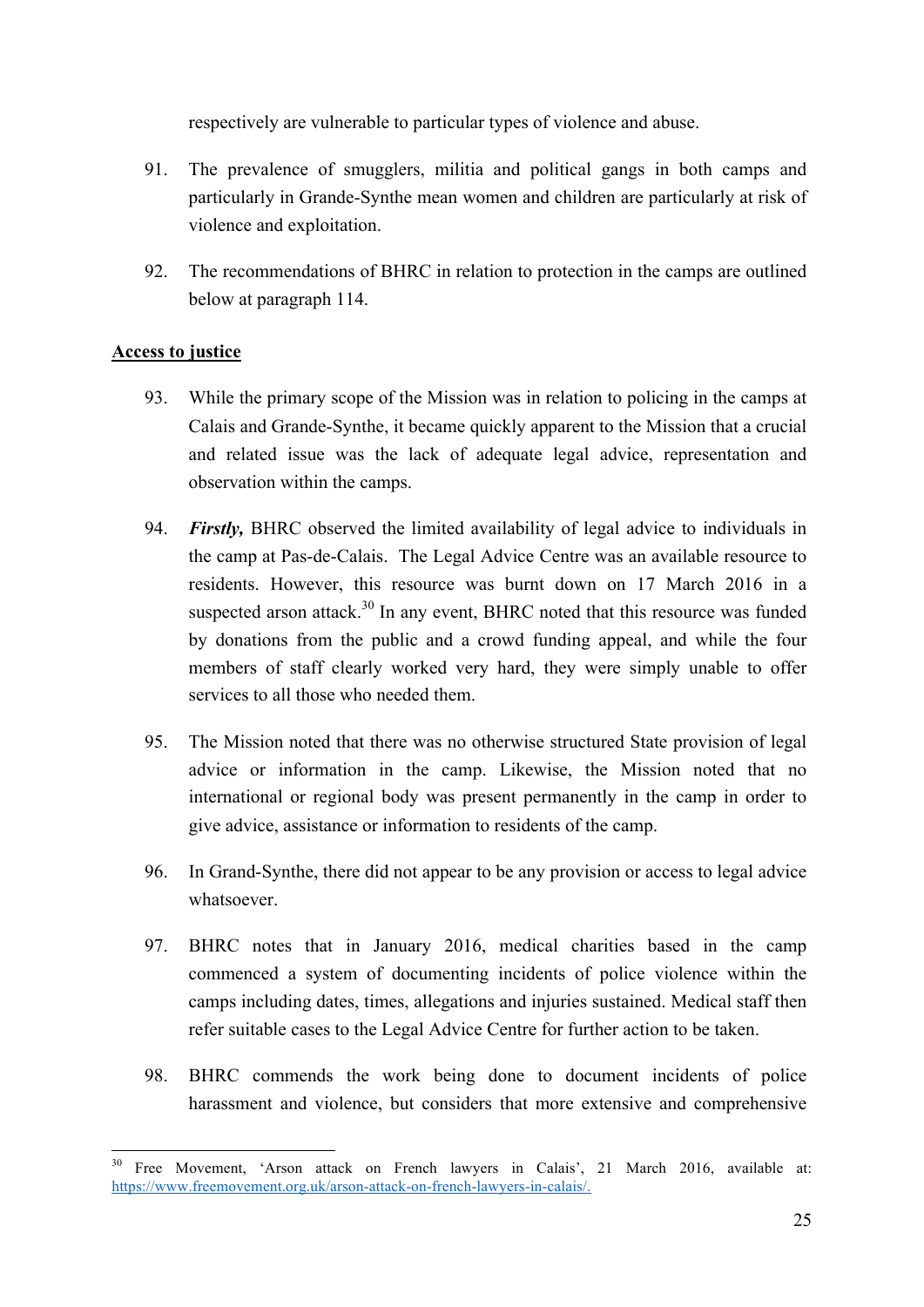legal advice is required to help with enforcement and documentation of violations of rights by the police, as well as, of course, a need for advice for residents about other issues, not least their immigration status and options

- 99. BHRC considers that the lack of formal, structured, accessible and adequate legal advice in the camp hinders the ability of residents of the camp to make decisions as to their future (for instance in relation to a possible asylum claim) and the enforcement of their rights more generally, in particular in relation to making a complaint against the police.
- 100. *Secondly,* BHRC considers that the lack of legal observers within the camp also impacts on the residents' access to justice. BHRC notes that on 5 February 2016 the Legal Advice Centre invited independent observers to come to the camps to assist with observing the imminent demolition, and to assist with the documentation of alleged abuses by the police.
- 101. BHRC considers that the presence of lawyers and advisers in the camps, whether in a legal advisory or observation capacity, is essential to ensuring that the camps at Calais and Grande-Synthe are managed in a way which complies with the rule of law, and with principles of international human rights law. As it presently stands, the camps are unregulated and largely operate in a legal limbo. This means that it is difficult to track, document and process violations of human rights law within the camps. The presence of lawyers and advisers would go some way to plugging this gap, and restoring the faith of the residents in their ability to access effective justice.
- 102. While BHRC commends the impressive work of the volunteers in Calais, it is noted that these volunteers are operating in an extreme situation. They, in the main, do not have the ability or resources to provide the legal advice or information required in the circumstances in which the residents find themselves.
- 103. The recommendations of BHRC in relation to access to justice are outlined at paragraph 115 below.

#### **Access to information**

- 104. In addition to issues relating to access to justice, BHRC was concerned by the lack of adequate information within the camps.
- 105. BHRC was informed of many examples where residents of the camps were unable to access basic information as to the management and decision making within the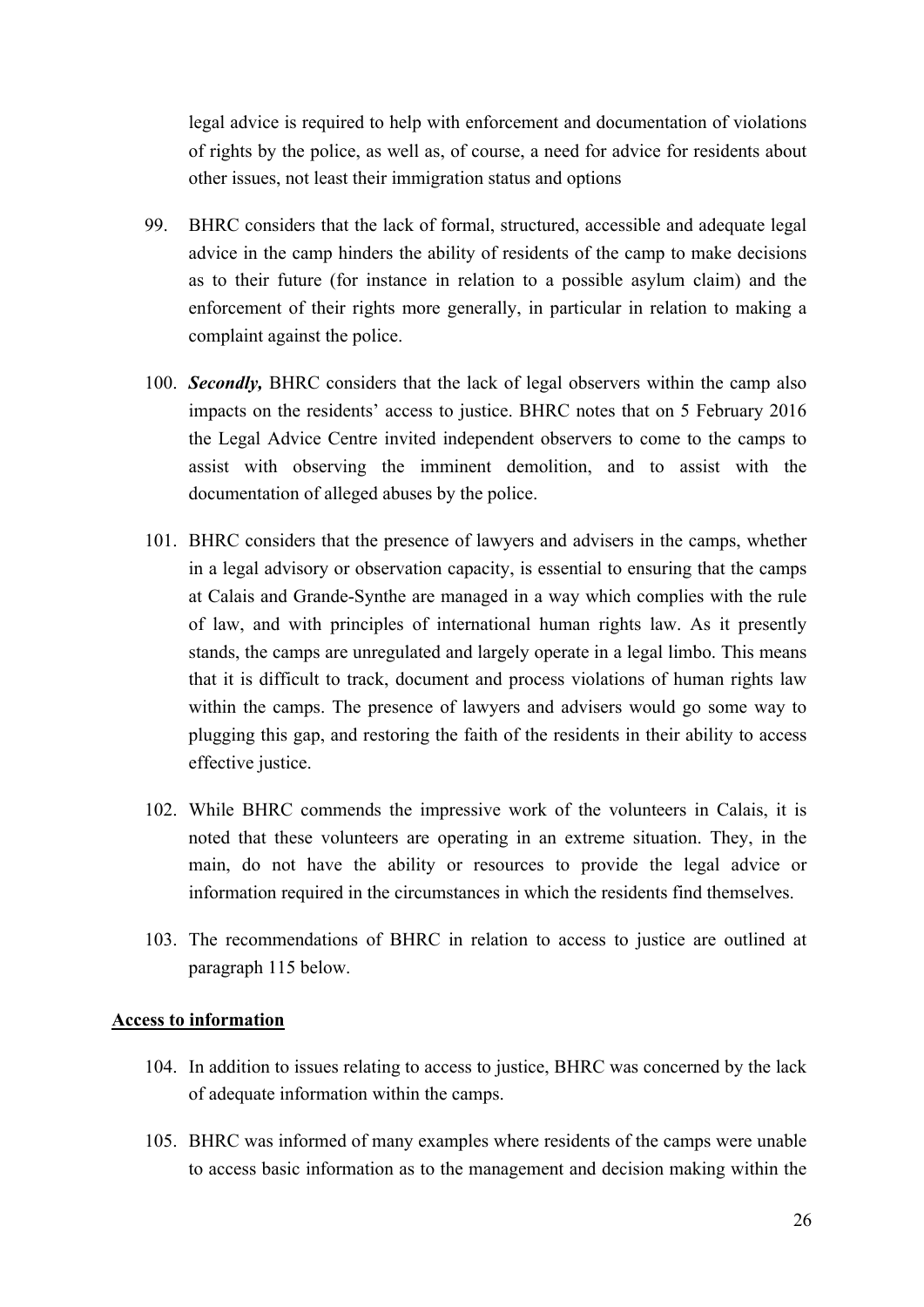camps. One lawyer, present during the evictions, informed BHRC that no official interpreters were provided by the French Government during the demolitions. This meant that when the time came for residents to leave, it was sometimes not possible for them to know which of the transfer buses provided to them they should board. As a result of this some residents became separated from their families and transferred to different parts of France.

- 106. The absence of regulation or accountability within the camps poses significant difficulties for residents and volunteers alike and feeds into what BHRC observed as a culture of misinformation and distrust of the authorities.
- 107. It was unclear, for instance, if either the French or UK governments have carried out any public education efforts to inform residents in the camp of the available options for relocation other than reaching the UK (or indeed reaching the UK). Efforts to inform certain categories of persons (in particular unaccompanied minors) are being made by both French and British lawyers, but they are limited in number and invariably on an ad hoc and informal basis.
- 108. BHRC was concerned at the lack of any attempt by the French or UK governments to ensure adequate information was provided to residents in the camp both in relation to the enforcement of their rights and as to issues surrounding their day-to-day life within the camps.
- 109. BHRC's recommendations in relation to the provision of adequate information within the camps is outlined at paragraph 115 below.

#### **Recommendations**

- 110. BHRC makes the following recommendations in relation to policing in the camp:
	- a. The French government should organise and fund an independent investigation into allegations of police abuse and neglect of power within the Calais camps, and ensure full investigation of allegations of police violence and failure to protect vulnerable people within the camp;
	- b. Clear instructions should be issued to law enforcement officials working in Calais that they should only use force, including tear gas, as a last resort and only when strictly necessary and proportionate to achieving a legitimate aim, such as protecting their safety or the safety of others;